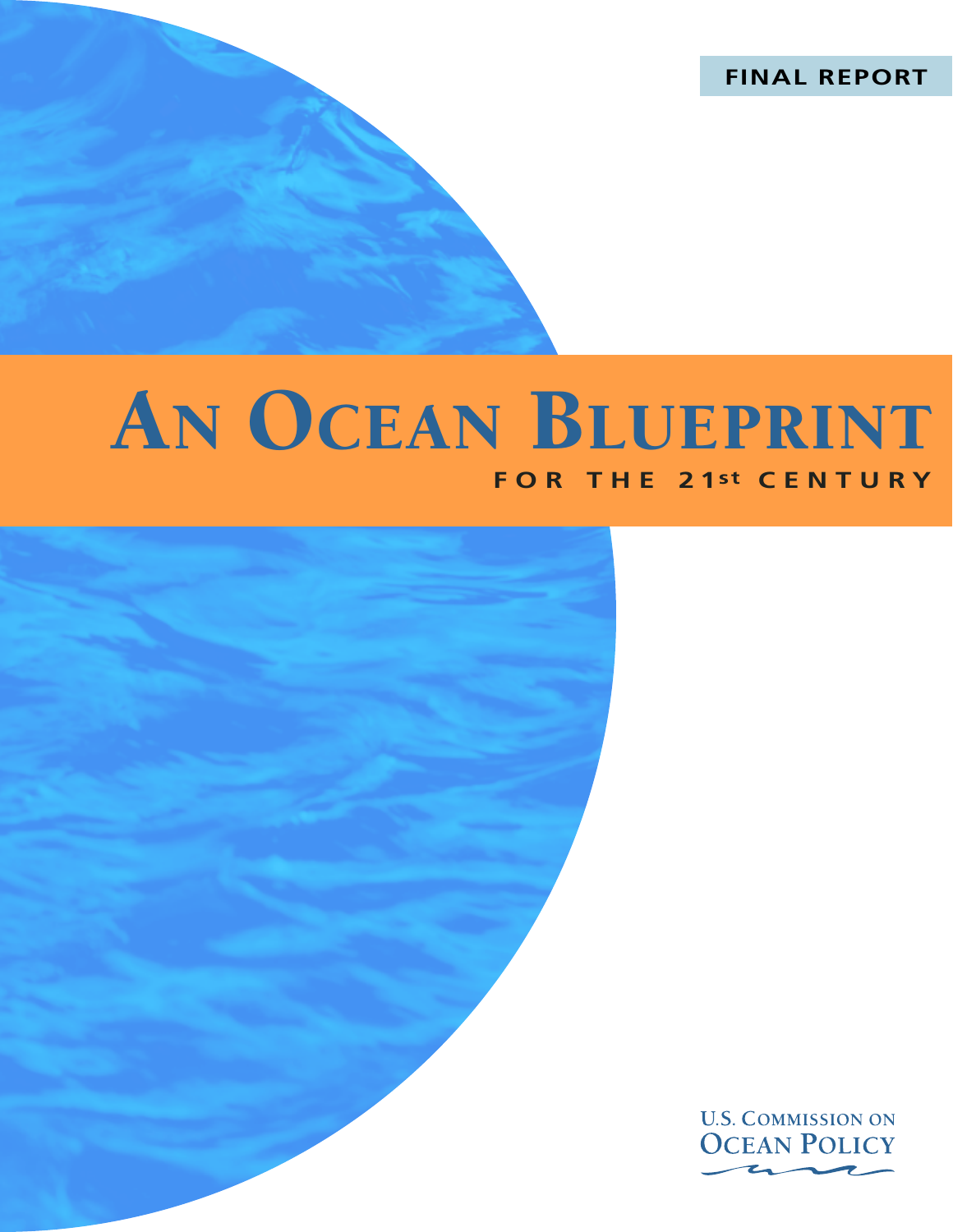You may electronically download this document from: http://www.oceancommission.gov

This document may be cited as follows: U.S. Commission on Ocean Policy. *An Ocean Blueprint for the 21st Century.*  Final Report. Washington, DC, 2004 ISBN#0–9759462–0–X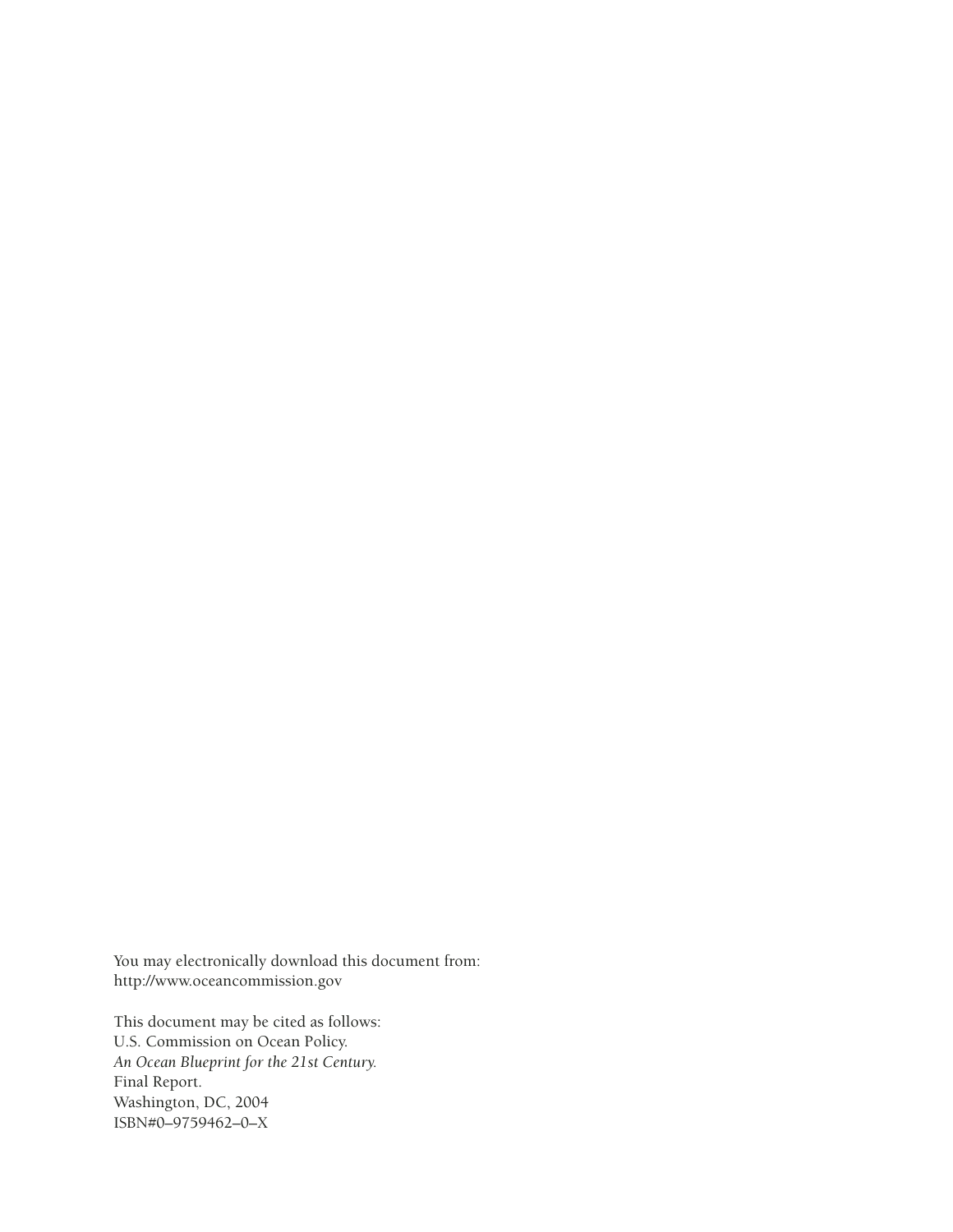# THE UNITED STATES IS AN OCEAN NATION

The U.S. exclusive economic zone (EEZ) extends 200 nautical miles offshore, encompassing diverse ecosystems and vast natural resources, such as fisheries and energy and other mineral resources. The U.S. EEZ is the largest in the world, spanning over 13,000 miles of coastline and containing 3.4 million square nautical miles of ocean—larger than the combined land area of all fifty states. (A square nautical mile is equal to 1.3 square miles.)

U.S. states also have jurisdiction over a significant portion of the Great Lakes. This chain of freshwater lakes and its tributaries constitute the largest reservoir of fresh surface water on the planet, containing 6.5 quadrillion gallons of fresh water and covering an area of about 72,000 square nautical miles. The Great Lakes' U.S. coastline borders eight states and is roughly the same length as the entire Atlantic Coast.

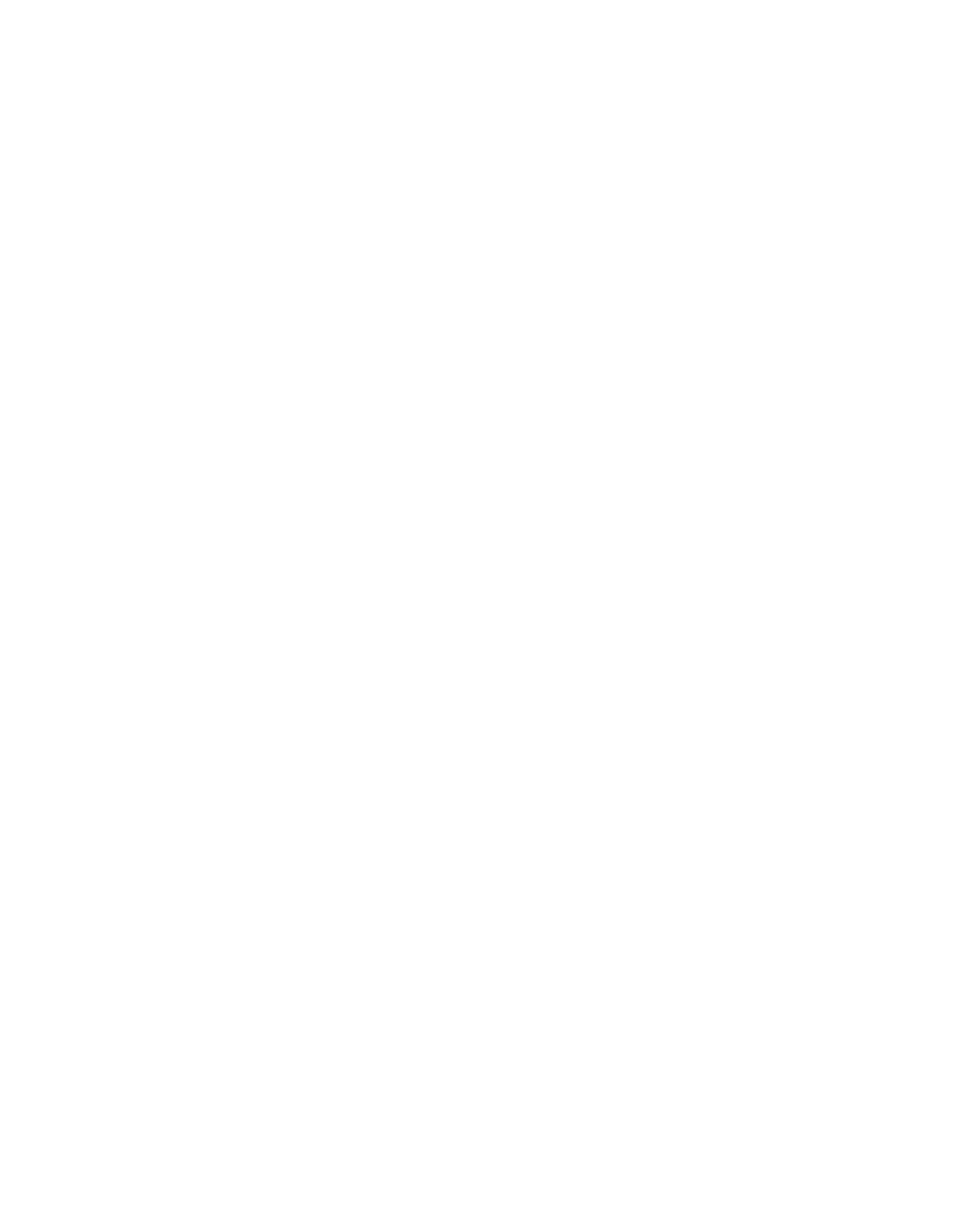

# **U.S. COMMISSION ON OCEAN POLICY**

*July 22, 2004*

*The Members of the U.S. COMMISSION ON OCEAN POLICY, directed by the United States Congress and appointed by the President under the Oceans Act of 2000 (Public Law 106–256) to make recommendations for a coordinated and comprehensive national ocean policy, hereby approve*

#### **An Ocean Blueprint for the 21st Century,**

*the final report of the Commission's findings and recommendations in fulfillment of our responsibilities and obligations under such Act.*

for D. Watkins

Admiral James D. Watkins, USN (Ret.), Chairman

Robert Ballard, Ph.D.

TELA. Peath

Mr. Ted A. Beattie

Sillin C Borrone

Mrs. Lillian Borrone

 $\mathcal{G}$ . **M. L.** Coleman Dr. James M. Coleman

anne D'anoto

Ms. Ann D'Amato

Jaun Prees

Mr. Lawrence Dickerson

d | pag-D

Vice Admiral Paul G. Gaffney II, USN (Ret.)

Mau A Horothum

Paul L. Kelly

Charlyh Kock

Mr. Christopher Koch

Fuch Halenn

Dr. Frank Muller-Karger

Mr. Edward B. Rasmuson

Dr. Andrew A. Rosenberg

Wilh) Ruff

Mr. William D. Ruckelshaus

Paul a. Sandifer

Dr. Paul A. Sandifer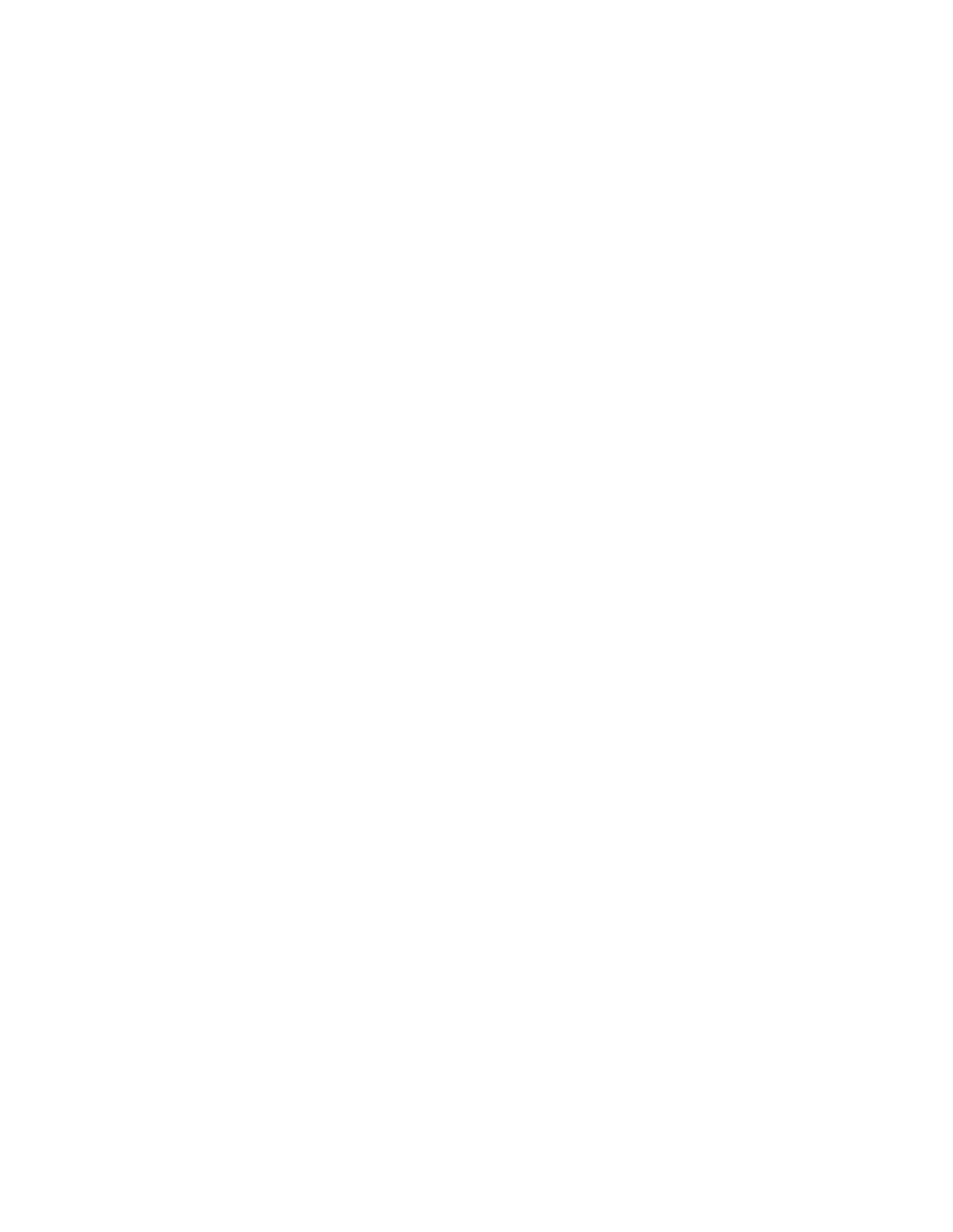

1120 20TH STREET, NW • SUITE 200 NORTH • WASHINGTON, DC 20036 PHONE: 202-418-3442 • FAX: 202–418–3475 • WWW.OCEANCOMMISSION.GOV

September 2004

The President The White House Washington, D.C. 20500

Dear Mr. President:

I am pleased to submit for your consideration *An Ocean Blueprint for the 21st Century,* the final report of the U.S. Commission on Ocean Policy. As mandated by the Oceans Act of 2000, this report contains balanced and practical proposals for the establishment of a comprehensive and coordinated ocean policy for our nation. The sixteen Commissioners you appointed, representing diverse interests and experience, unanimously support the Commissions' findings, recommendations and vision for the future.

The value of the oceans and coasts to the nation is immense and their full potential remains unrealized. Over half the U.S. population lives in coastal watershed counties and roughly one-half of the nation's gross domestic product (\$4.5 trillion in 2000) is generated in those counties and in adjacent ocean waters.

However, there is widespread agreement that our oceans and marine resources are in serious trouble, increasingly affected by rapid growth along our coasts, land and air pollution, unsustainable exploitation of too many of our fishery resources, and frequently ineffective management. The consistent message we heard throughout the country is that we must act now to halt continuing degradation.

We believe that a historic opportunity is at hand to make positive and lasting changes in the way we manage our oceans. The comments we received from Governors of states and territories, tribal leaders, industry, nongovernmental organizations, and the public at large were strongly supportive of our assessment of declining ocean and coastal conditions, the need for a new management approach, and our call for immediate action.

A comprehensive and coordinated national ocean policy requires moving away from the current fragmented, single-issue way of doing business and toward ecosystem-based management. This new approach considers the relationships among all ecosystem components, and will lead to better decisions that protect the environment while promoting the economy and balancing multiple uses of our oceans and coasts.

The Commission, therefore, considers the following actions essential. First, a new national ocean policy framework must be established to improve federal coordination and effectiveness. An important part of this new framework is strengthening support for state, territorial, tribal, and local efforts to identify and resolve issues at the regional level. Second, it is also critical that decisions about ocean and coastal resources be based on the most current, credible, and unbiased scientific data and information. Finally, formal and informal

**COMMISSIONERS** 

ADM James D. Watkins, USN (Ret.), Chairman • Robert B. Ballard, Ph.D. • Ted A. Beattie • Lillian C. Borrone • James M. Coleman, Ph.D. Ann D'Amato • Lawrence R. Dickerson • VADM Paul G. Gaffney II, USN (Ret.) • Marc J. Hershman • Paul L. Kelly • Christopher L. Koch Frank E. Muller-Karger, Ph.D. • Edward B. Rasmuson • Andrew A. Rosenberg, Ph.D. • William D. Ruckelhaus • Paul A. Sandifer, Ph.D. Thomas R. Kitsos, Ph.D., Executive Director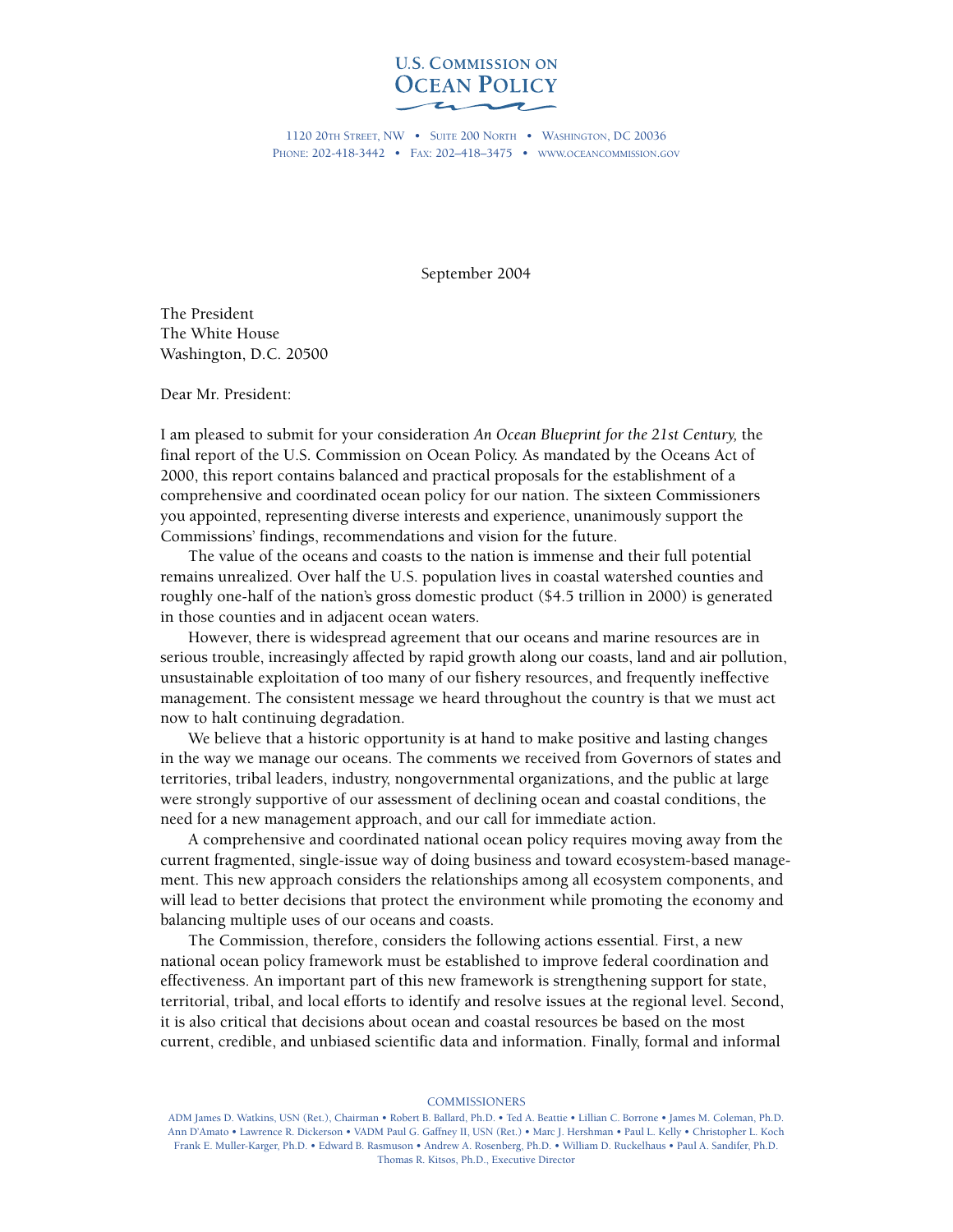ocean education should be strengthened to better engage the general public, cultivate a broad stewardship ethic, and prepare a new generation of leaders to meet future ocean policy challenges.

Implementation of the Commission's recommendations, which will require a new and modest investment over current funding levels, can create a system that sustains our resources and generates significantly greater benefits for our nation. We have recommended creation of an Ocean Policy Trust Fund that will dedicate funds generated from ocean activities to implement our Ocean Blueprint for the 21st Century.

The urgent need for action is clear. It is equally clear that, by rising to the challenge today and addressing the many activities that are affecting our continent at its edges, our nation can protect the ocean environment, create jobs, increase revenues, enhance security, expand trade, and ensure ample supplies of energy, minerals, food, and life-saving drugs.

Our report is just the beginning of what must be a sustained effort. The Commission encourages you to work with Congress, the Governors and other stakeholders, and, where appropriate, to use existing Presidential authorities to commence implementation of our recommendations at an early date.

On behalf of all sixteen Commissioners, I would like to thank you for the opportunity to serve our nation as members of the U.S. Commission on Ocean Policy. It has been a privilege to contribute to a new age of ocean awareness and stewardship. Although our work officially ends ninety days after submission of this report, we stand ready now and in the future to assist in the implementation of our recommendations and achievement of our vision—one in which our oceans and coasts are clean, safe, sustainably managed, and preserved for the benefit and enjoyment of future generations.

Respectfully,

for D. Watkins

James D. Watkins Admiral, U.S. Navy (Retired) Chairman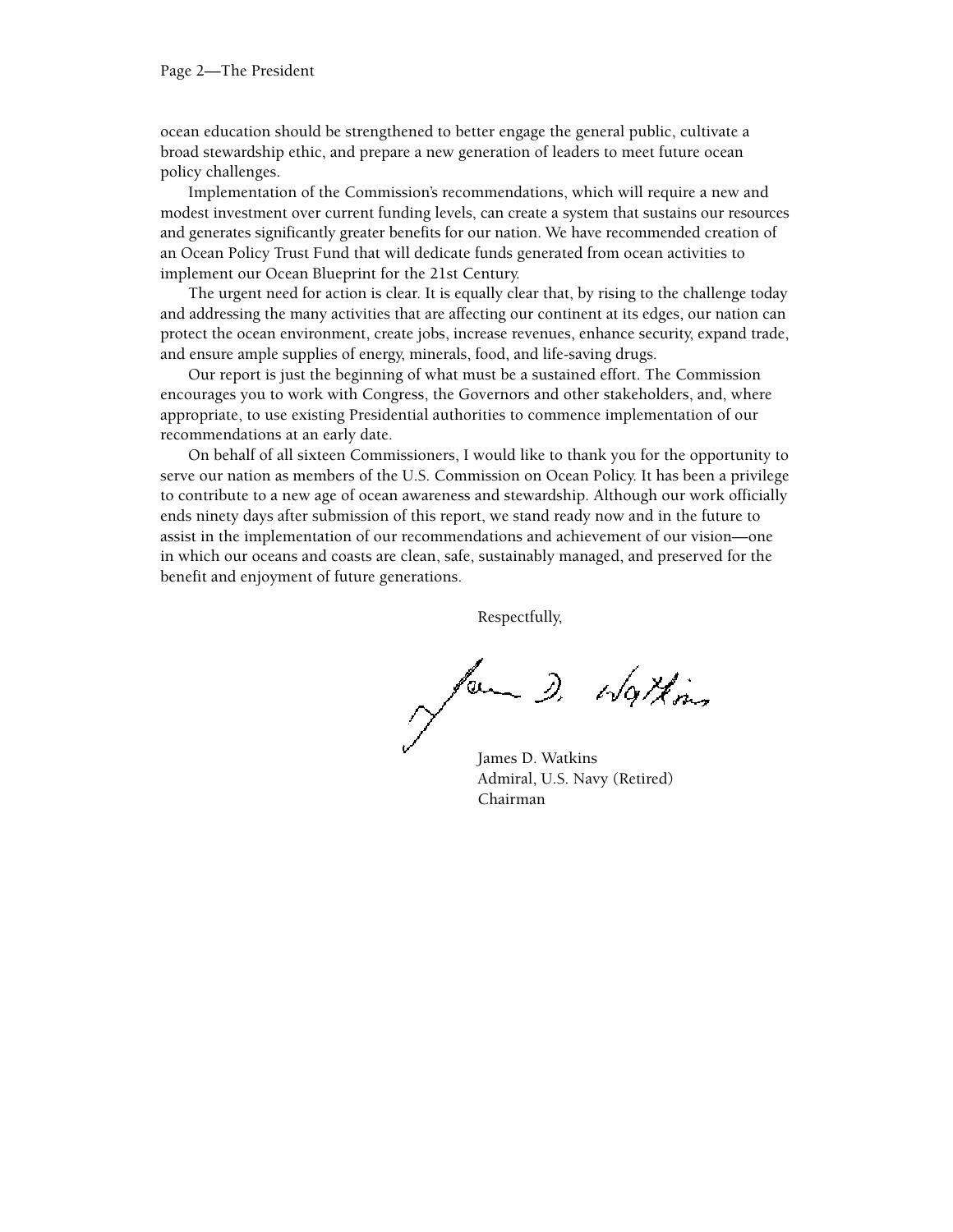

1120 20TH STREET, NW • SUITE 200 NORTH • WASHINGTON, DC 20036 PHONE: 202-418-3442 • FAX: 202–418–3475 • WWW.OCEANCOMMISSION.GOV

September 2004

The Honorable William H. Frist, M.D. Majority Leader United States Senate Washington, D.C. 20510

Dear Mr. Leader:

I am pleased to submit for your consideration *An Ocean Blueprint for the 21st Century*, the final report of the U.S. Commission on Ocean Policy. As mandated by the Oceans Act of 2000, this report contains balanced and practical proposals for the establishment of a comprehensive and coordinated ocean policy for our nation. The sixteen Commissioners, appointed by President Bush and representing diverse interests and experience, unanimously support the Commissions' findings, recommendations and vision for the future.

The value of the oceans and coasts to the nation is immense and their full potential remains unrealized. Over half the U.S. population lives in coastal watershed counties and roughly one-half of the nation's gross domestic product (\$4.5 trillion in 2000) is generated in those counties and in adjacent ocean waters.

However, there is widespread agreement that our oceans and marine resources are in serious trouble, increasingly affected by rapid growth along our coasts, land and air pollution, unsustainable exploitation of too many of our fishery resources, and frequently ineffective management. The consistent message we heard throughout the country is that we must act now to halt continuing degradation.

We believe that a historic opportunity is at hand to make positive and lasting changes in the way we manage our oceans. The comments we received from Governors of states and territories, tribal leaders, industry, nongovernmental organizations, and the public at large were strongly supportive of our assessment of declining ocean and coastal conditions, the need for a new management approach, and our call for immediate action.

A comprehensive and coordinated national ocean policy requires moving away from the current fragmented, single-issue way of doing business and toward ecosystem-based management. This new approach considers the relationships among all ecosystem components, and will lead to better decisions that protect the environment while promoting the economy and balancing multiple uses of our oceans and coasts.

The Commission, therefore, considers the following actions essential. First, a new national ocean policy framework must be established to improve federal coordination and effectiveness. An important part of this new framework is strengthening support for state, territorial, tribal, and local efforts to identify and resolve issues at the regional level. Second, it is also critical that decisions about ocean and coastal resources be based on the most

**COMMISSIONERS** 

ADM James D. Watkins, USN (Ret.), Chairman • Robert B. Ballard, Ph.D. • Ted A. Beattie • Lillian C. Borrone • James M. Coleman, Ph.D. Ann D'Amato • Lawrence R. Dickerson • VADM Paul G. Gaffney II, USN (Ret.) • Marc J. Hershman • Paul L. Kelly • Christopher L. Koch Frank E. Muller-Karger, Ph.D. • Edward B. Rasmuson • Andrew A. Rosenberg, Ph.D. • William D. Ruckelhaus • Paul A. Sandifer, Ph.D. Thomas R. Kitsos, Ph.D., Executive Director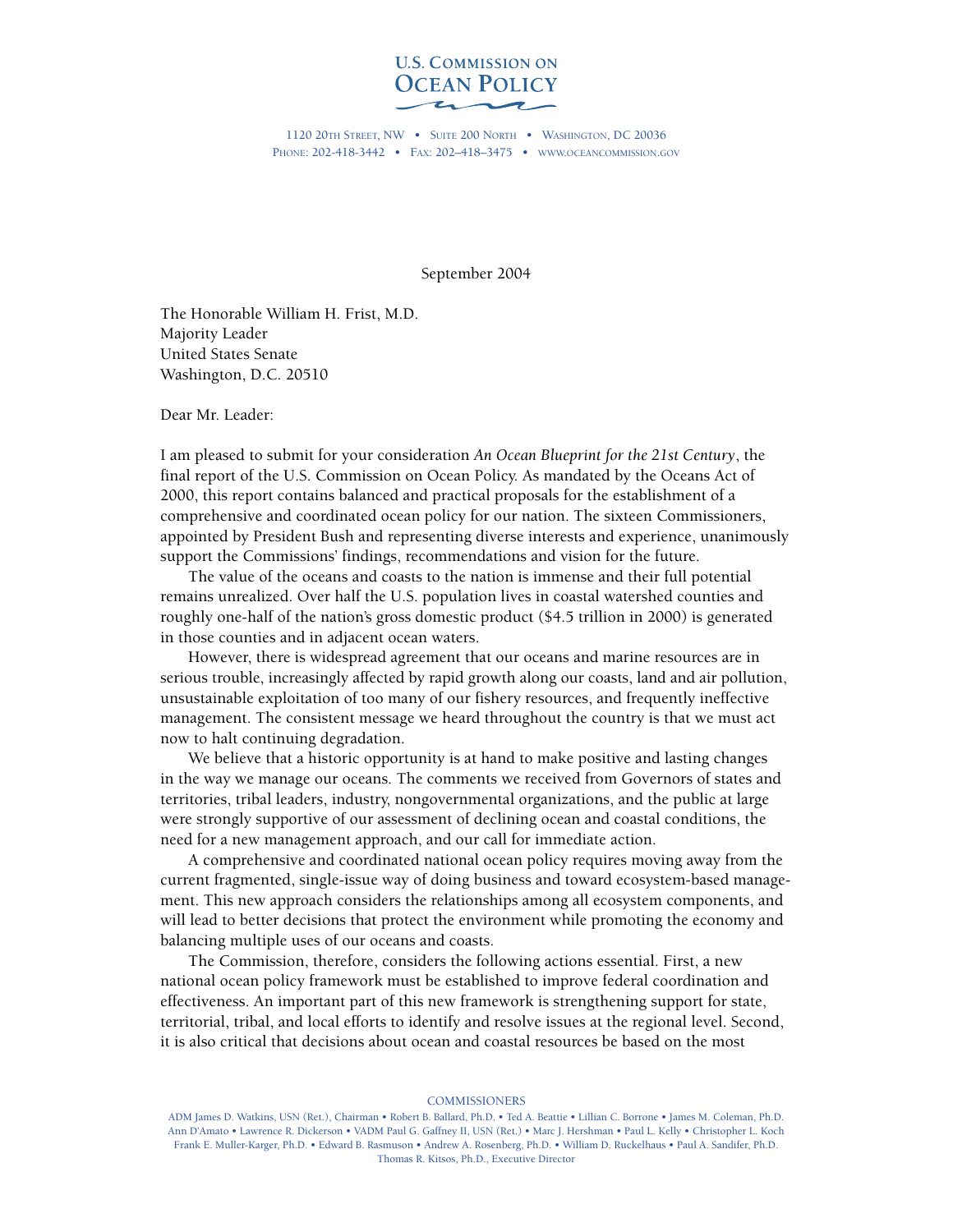current, credible, and unbiased scientific data and information. Finally, formal and informal ocean education should be strengthened to better engage the general public, cultivate a broad stewardship ethic, and prepare a new generation of leaders to meet future ocean policy challenges.

Implementation of the Commission's recommendations, which will require a new and modest investment over current funding levels, can create a system that sustains our resources and generates significantly greater benefits for our nation. We have recommended creation of an Ocean Policy Trust Fund that will dedicate funds generated from ocean activities to implement our Ocean Blueprint for the 21st Century.

The urgent need for action is clear. It is equally clear that, by rising to the challenge today and addressing the many activities that are affecting our continent at its edges, our nation can protect the ocean environment, create jobs, increase revenues, enhance security, expand trade, and ensure ample supplies of energy, minerals, food, and life-saving drugs.

Our report is just the beginning of what must be a sustained effort. The Commission encourages Congress to work with the Administration, the Governors, and other stakeholders to implement our recommendations.

On behalf of all sixteen Commissioners, I would like to express our appreciation for this opportunity to serve our nation as members of the U.S. Commission on Ocean Policy. It has been a privilege to contribute to a new age of ocean awareness and stewardship. Although our work officially ends ninety days after submission of this report, we stand ready now and in the future to assist in the implementation of our recommendations and achievement of our vision—one in which our oceans and coasts are clean, safe, sustainably managed, and preserved for the benefit and enjoyment of future generations.

Sincerely,

for D. Watkins

James D. Watkins Admiral, U.S. Navy (Retired) Chairman

cc: The Honorable Tom Daschle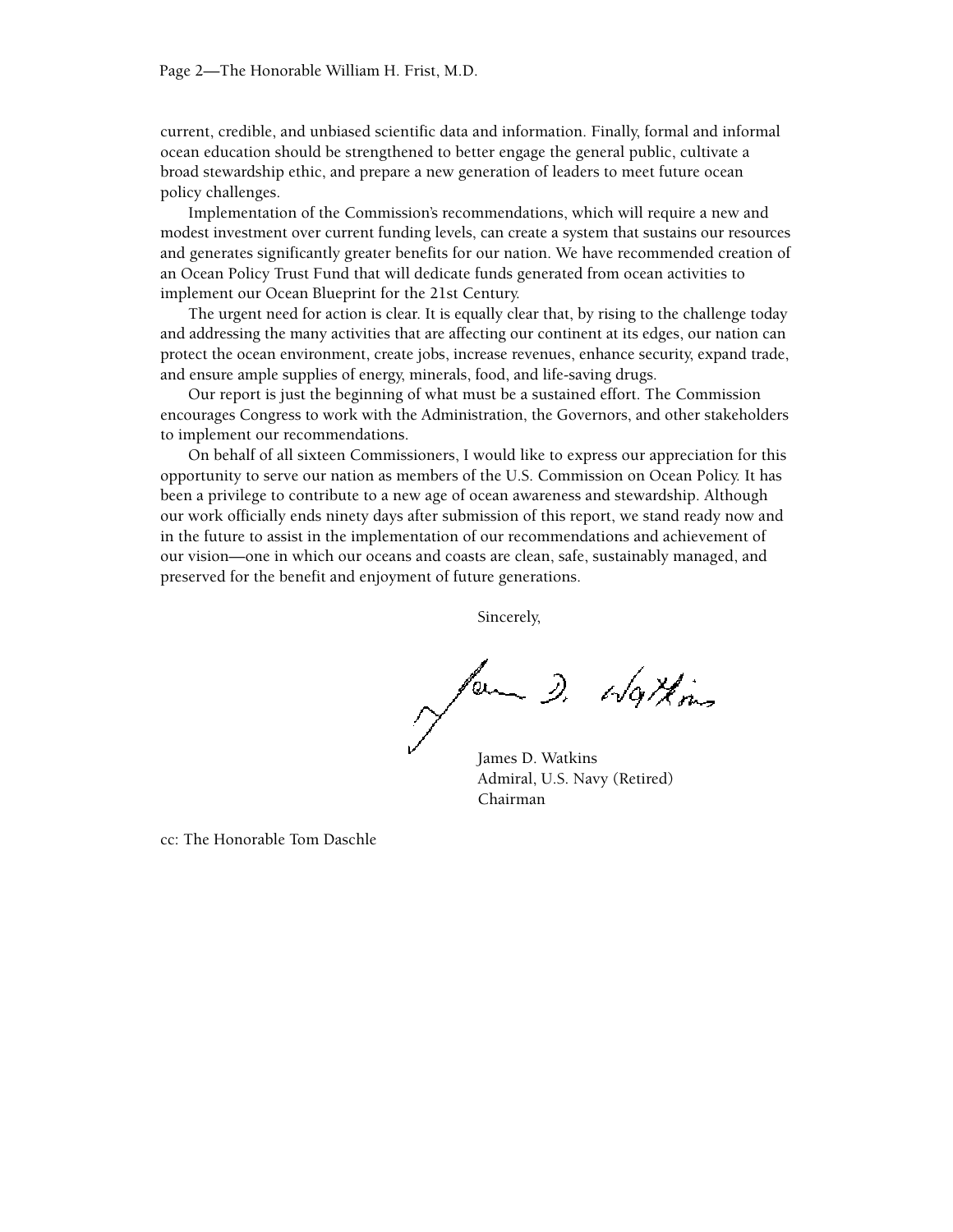

1120 20TH STREET, NW • SUITE 200 NORTH • WASHINGTON, DC 20036 PHONE: 202-418-3442 • FAX: 202–418–3475 • WWW.OCEANCOMMISSION.GOV

September 2004

The Honorable J. Dennis Hastert Speaker of the House of Representatives Washington, D.C. 20515

Dear Mr. Speaker:

I am pleased to submit for your consideration *An Ocean Blueprint for the 21st Century,* the final report of the U.S. Commission on Ocean Policy. As mandated by the Oceans Act of 2000, this report contains balanced and practical proposals for the establishment of a comprehensive and coordinated ocean policy for our nation. The sixteen Commissioners, appointed by President Bush and representing diverse interests and experience, unanimously support the Commissions' findings, recommendations and vision for the future.

The value of the oceans and coasts to the nation is immense and their full potential remains unrealized. Over half the U.S. population lives in coastal watershed counties and roughly one-half of the nation's gross domestic product (\$4.5 trillion in 2000) is generated in those counties and in adjacent ocean waters.

However, there is widespread agreement that our oceans and marine resources are in serious trouble, increasingly affected by rapid growth along our coasts, land and air pollution, unsustainable exploitation of too many of our fishery resources, and frequently ineffective management. The consistent message we heard throughout the country is that we must act now to halt continuing degradation.

We believe that a historic opportunity is at hand to make positive and lasting changes in the way we manage our oceans. The comments we received from Governors of states and territories, tribal leaders, industry, nongovernmental organizations, and the public at large were strongly supportive of our assessment of declining ocean and coastal conditions, the need for a new management approach, and our call for immediate action.

A comprehensive and coordinated national ocean policy requires moving away from the current fragmented, single-issue way of doing business and toward ecosystem-based management. This new approach considers the relationships among all ecosystem components, and will lead to better decisions that protect the environment while promoting the economy and balancing multiple uses of our oceans and coasts.

The Commission, therefore, considers the following actions essential. First, a new national ocean policy framework must be established to improve federal coordination and effectiveness. An important part of this new framework is strengthening support for state, territorial, tribal, and local efforts to identify and resolve issues at the regional level. Second, it is also critical that decisions about ocean and coastal resources be based on the most current, credible, and unbiased scientific data and information. Finally, formal and informal

#### **COMMISSIONERS**

ADM James D. Watkins, USN (Ret.), Chairman • Robert B. Ballard, Ph.D. • Ted A. Beattie • Lillian C. Borrone • James M. Coleman, Ph.D. Ann D'Amato • Lawrence R. Dickerson • VADM Paul G. Gaffney II, USN (Ret.) • Marc J. Hershman • Paul L. Kelly • Christopher L. Koch Frank E. Muller-Karger, Ph.D. • Edward B. Rasmuson • Andrew A. Rosenberg, Ph.D. • William D. Ruckelhaus • Paul A. Sandifer, Ph.D. Thomas R. Kitsos, Ph.D., Executive Director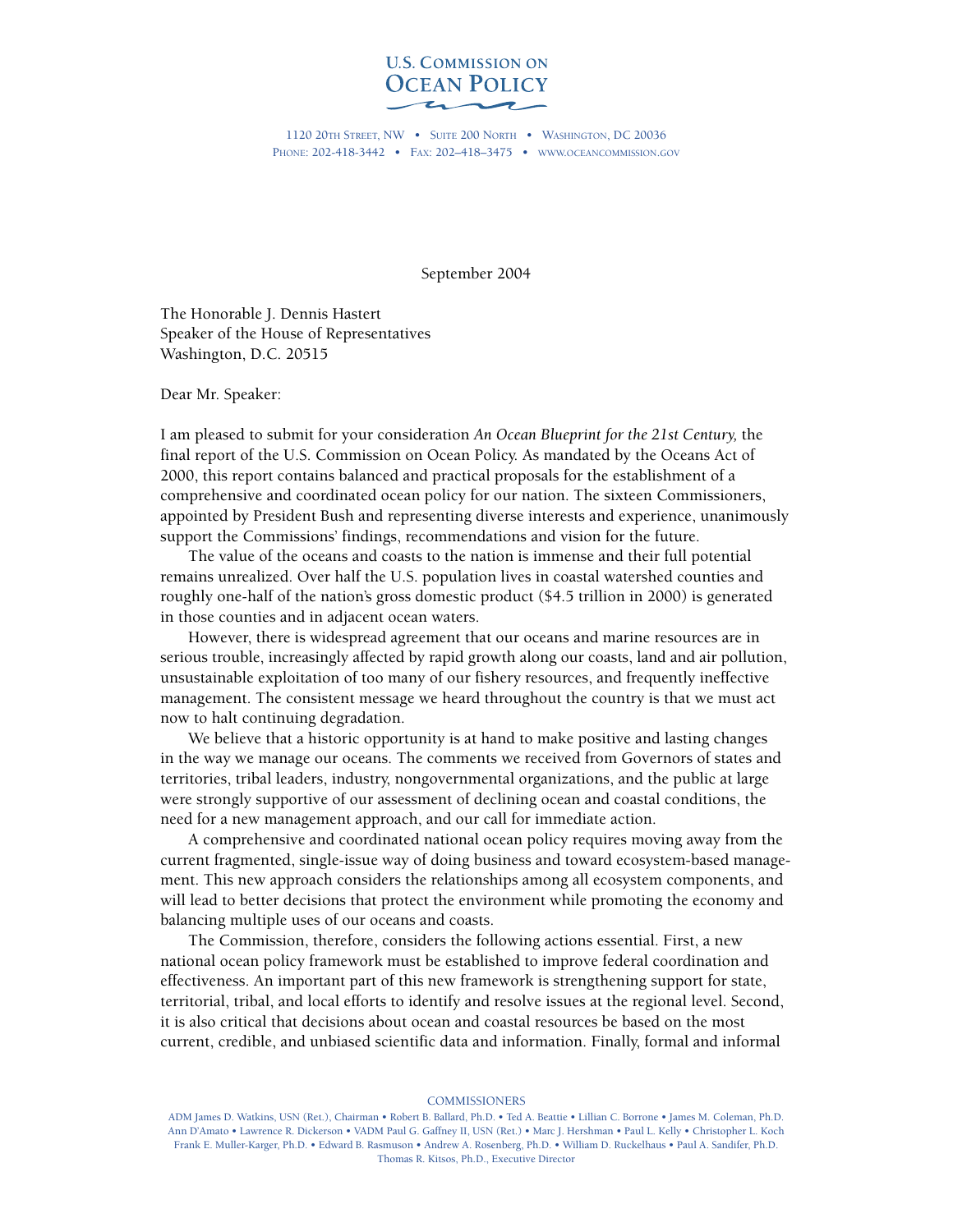ocean education should be strengthened to better engage the general public, cultivate a broad stewardship ethic, and prepare a new generation of leaders to meet future ocean policy challenges.

Implementation of the Commission's recommendations, which will require a new and modest investment over current funding levels, can create a system that sustains our resources and generates significantly greater benefits for our nation. We have recommended creation of an Ocean Policy Trust Fund that will dedicate funds generated from ocean activities to implement our Ocean Blueprint for the 21st Century.

The urgent need for action is clear. It is equally clear that, by rising to the challenge today and addressing the many activities that are affecting our continent at its edges, our nation can protect the ocean environment, create jobs, increase revenues, enhance security, expand trade, and ensure ample supplies of energy, minerals, food, and life-saving drugs.

Our report is just the beginning of what must be a sustained effort. The Commission encourages Congress to work with the Administration, the Governors, and other stakeholders to implement our recommendations.

On behalf of all sixteen Commissioners, I would like to express our appreciation for this opportunity to serve our nation as members of the U.S. Commission on Ocean Policy. It has been a privilege to contribute to a new age of ocean awareness and stewardship. Although our work officially ends ninety days after submission of this report, we stand ready now and in the future to assist in the implementation of our recommendations and achievement of our vision—one in which our oceans and coasts are clean, safe, sustainably managed, and preserved for the benefit and enjoyment of future generations.

Sincerely,

form D. Watkins

James D. Watkins Admiral, U.S. Navy (Retired) Chairman

cc: The Honorable Nancy Pelosi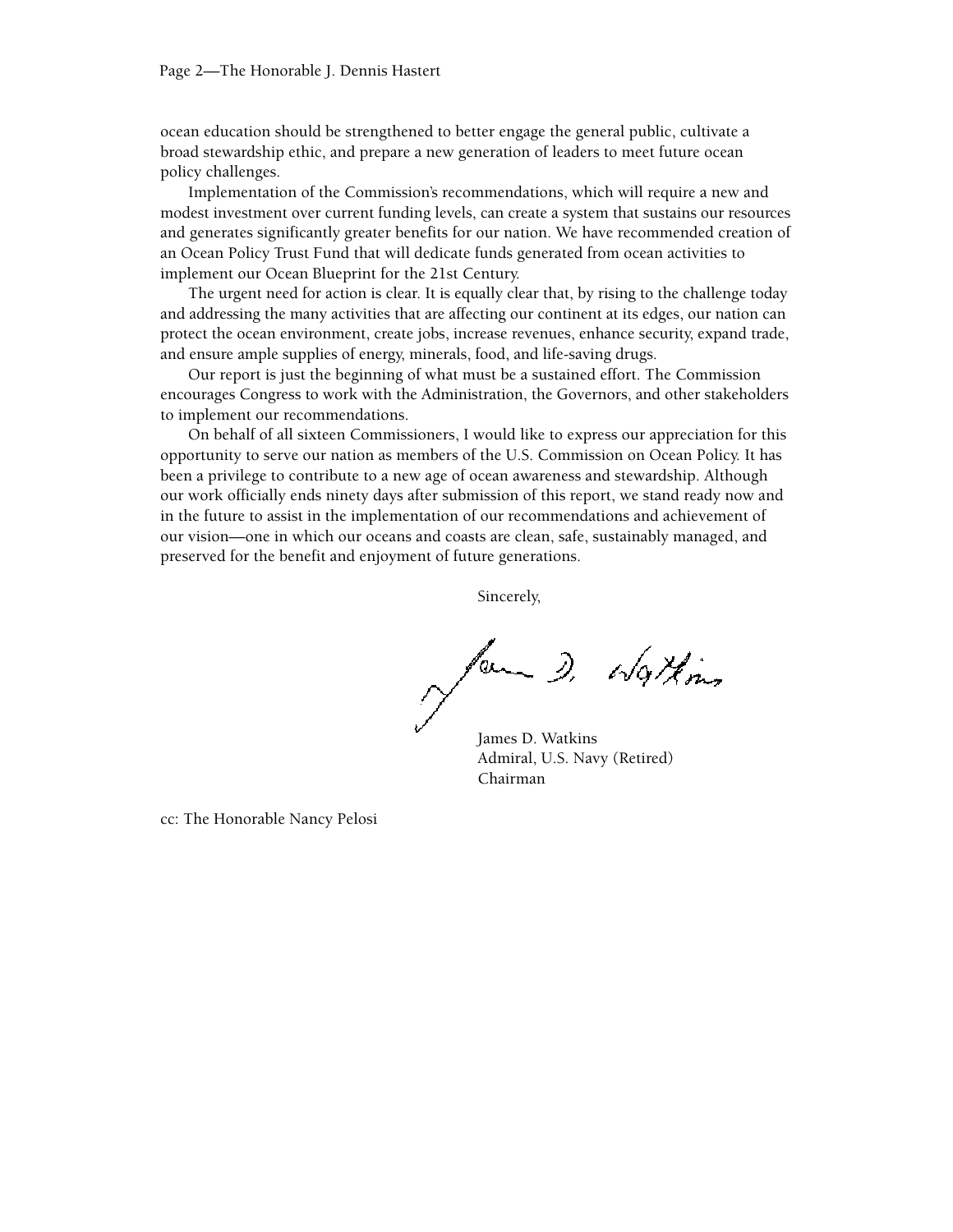# U.S. COMMISSION ON OCEAN POLICY

#### *Chairman*

**Admiral James D. Watkins, USN (Ret.)**  Chairman and President Emeritus, Consortium for Oceanographic Research and Education, Washington, D.C.

#### **Robert Ballard, Ph.D.**

Professor of Oceanography, Graduate School of Oceanography, University of Rhode Island

#### **Ted A. Beattie**

President and Chief Executive Officer, John G. Shedd Aquarium, Illinois

#### **Lillian Borrone**

Former Assistant Executive Director, Port Authority of New York and New Jersey

**James M. Coleman, Ph.D.** Boyd Professor, Coastal Studies Institute, Louisiana State University

**Ann D'Amato** Chief of Staff, Office of the City Attorney, Los Angeles, California

**Lawrence Dickerson** President and Chief Operating Officer, Diamond Offshore Drilling, Inc., Texas

**Vice Admiral Paul G. Gaffney II, USN (Ret.)** President, Monmouth University, New Jersey

## **Marc J. Hershman**

Professor, School of Marine Affairs, University of Washington

**Paul L. Kelly** Senior Vice President, Rowan Companies, Inc., Texas

**Christopher Koch** President and Chief Executive Officer, World Shipping Council, Washington, D.C. **Frank Muller-Karger, Ph.D.** Professor, College of Marine Science, University of South Florida

**Edward B. Rasmuson** Chairman of the Board of Directors, Wells Fargo Bank, Alaska



The U.S. Commission on Ocean Policy- (l-r) **front row:** Professor Marc J. Hershman; Dr. Thomas R. Kitsos *(Executive Director);* Mr. Ted A. Beattie; and Dr. Paul A. Sandifer. **Second row:** Mr. Lawrence Dickerson; Mrs. Lillian Borrone; Ms. Ann D'Amato; and Mr. Paul L. Kelly. **Back row:** Mr. Christopher Koch; Mr. Edward B. Rasmuson; Dr. James M. Coleman; Admiral James D. Watkins, USN (Ret.) *(Chairman)*; Mr. William D. Ruckelshaus; Dr. Andrew A. Rosenberg; Vice Admiral Paul G. Gaffney II, USN (Ret.); Dr. Robert Ballard; and Dr. Frank Muller-Karger.

#### **Andrew A. Rosenberg, Ph.D.**

Professor, Department of Natural Resources and Institute for the Study of Earth, Oceans, and Space, University of New Hampshire

#### **William D. Ruckelshaus** Strategic Director, Madrona Venture Group, Seattle, Washington

**Paul A. Sandifer, Ph.D.** Senior Scientist, National Oceanic and Atmospheric Administration, South Carolina

*Executive Director* **Thomas Kitsos, Ph.D.**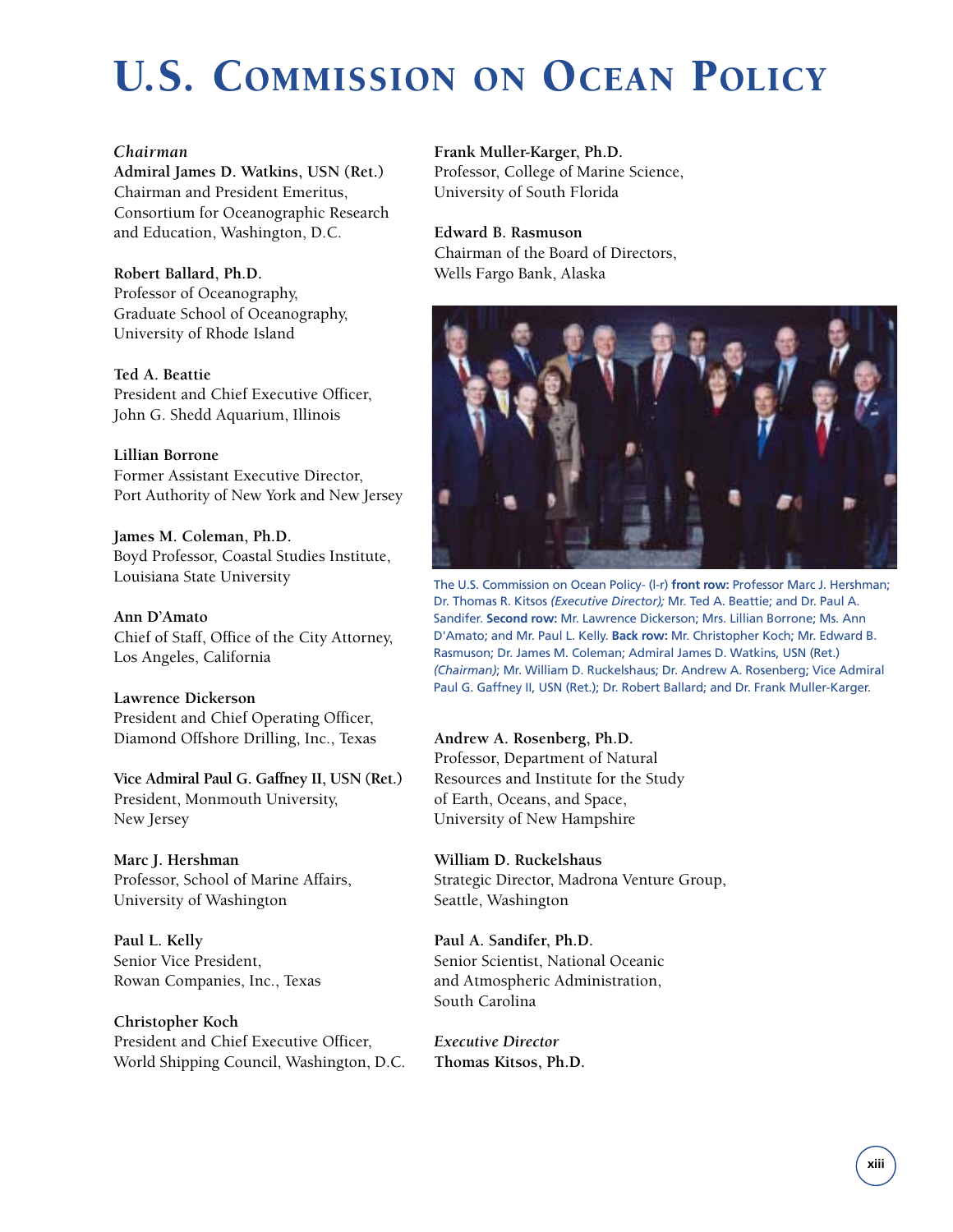# SCIENCE ADVISORY PANEL

**Donald F. Boesch, Ph.D.**  President, University of Maryland Center for Environmental Science

**Kenneth Brink, Ph.D.**  Director, Coastal Ocean Institute and Rinehart Coastal Research Center, Woods Hole Oceanographic Institution

**Daniel W. Bromley, Ph.D.**  Anderson-Bascom Professor of Applied Economics, University of Wisconsin-Madison

#### **Otis Brown Ph.D.** Dean, Rosenstiel School of Marine

and Atmospheric Science, University of Miami

**Biliana Cicin-Sain, Ph.D.** Director, Gerard J. Mangone Center for Marine Policy and Professor of Marine Policy, University of Delaware

**Robert A. Frosch, Ph.D.** Senior Research Associate, John F. Kennedy School of Government, Harvard University and former NASA Administrator

**Robert B. Gagosian, Ph.D.** President and Director, Woods Hole Oceanographic Institution

**J. Frederick Grassle, Ph.D.** Director, Institute of Marine and Coastal Sciences, Rutgers, The State University of New Jersey

**D. Jay Grimes, Ph.D.** Provost, Gulf Coast and Director, Gulf Coast Research Laboratory, University of Southern Mississippi **Susan Hanna, Ph.D.** Professor, Marine Economics, Oregon State University

**Ray Hilborn, Ph.D.** Richard C. and Lois M. Worthington Professor of Fisheries Management, School of Aquatic and Fishery Sciences, University of Washington

**DeWitt John, Ph.D.** Director, Environmental Studies Program, Bowdoin College

**Geraldine Knatz, Ph.D.** Managing Director of Development, Port of Long Beach, California

**Marcia McNutt, Ph.D.** President and Chief Executive Officer, Monterey Bay Aquarium Research Institute

**Jacqueline Michel, Ph.D.** President, Research Planning, Inc.

**Edward L. Miles, Ph.D.** Virginia and Prentice M. Bloedel Professor of Marine Studies and Public Affairs, School of Marine Affairs, University of Washington

**Michael K. Orbach, Ph.D.** Director, Marine Laboratory and Coastal Environmental Management Program, Nicholas School of the Environment and Earth Sciences, Duke University

**John A. Orcutt, Ph.D.** Deputy Director for Research, Scripps Institution of Oceanography and Director, Center for Earth Observations and Applications, University of California, San Diego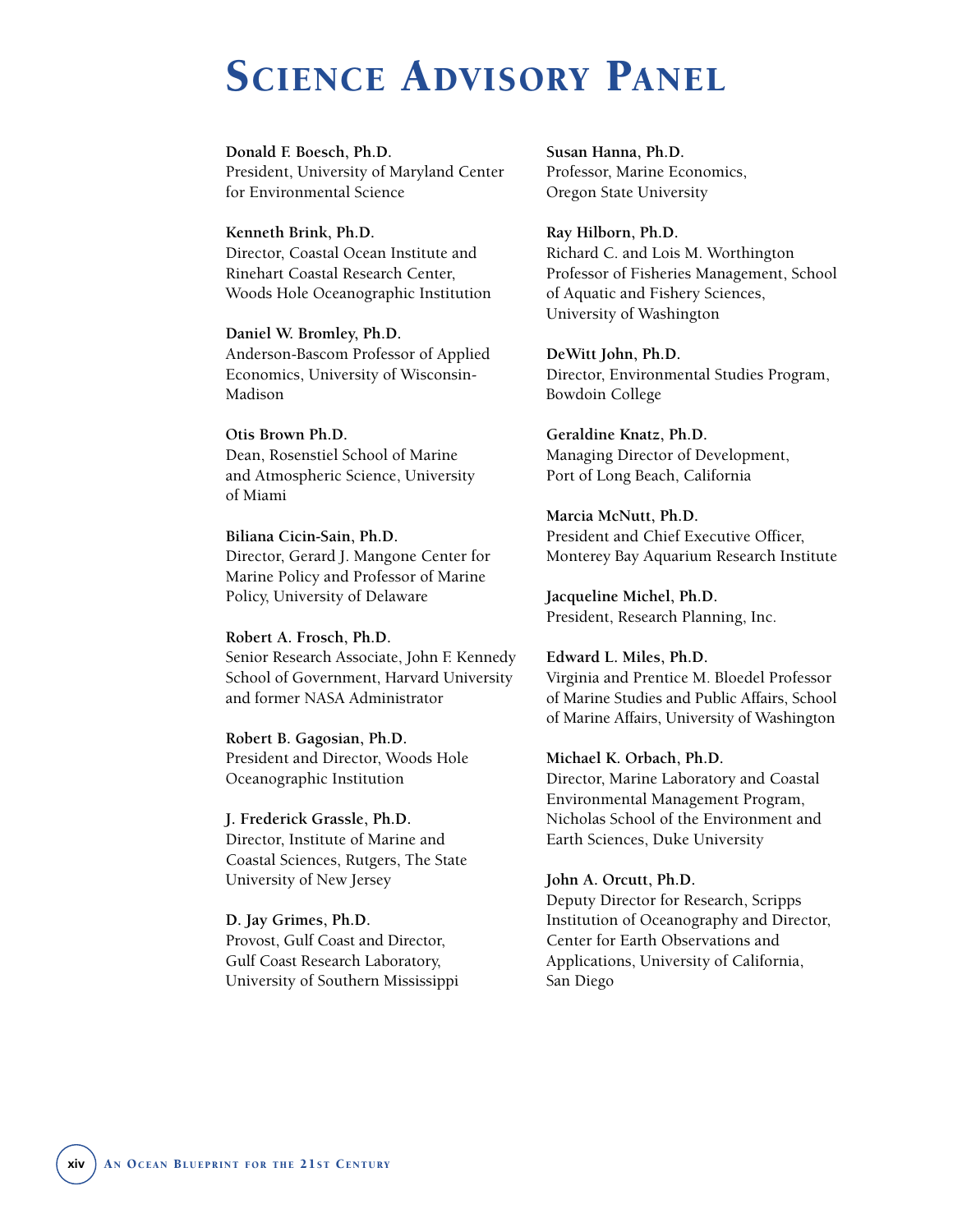**Shirley A. Pomponi, Ph.D.** President and CEO, Harbor Branch Oceanographic Institution, Inc.

**David B. Prior, Ph.D.** Provost and Executive Vice President, Texas A&M University

**Andrew R. Solow, Ph.D.** Director, Marine Policy Center, Woods Hole Oceanographic Institution

**Robert C. Spindel, Ph.D.** Director Emeritus, Applied Physics Laboratory, University of Washington

**Carolyn A. Thoroughgood, Ph.D.** Dean, College of Marine Studies and Director, Sea Grant College Program, University of Delaware

**Sharon Walker, Ph.D.** Administrator, J.L. Scott Marine Education Center and Aquarium and Professor, Department of Coastal Sciences, College of Science and Technology, University of Southern Mississippi

**Warren M. Washington, Ph.D.** Senior Scientist, National Center for Atmospheric Research and Chair, National Science Board

**Robert M. White, Sc.D.** President Emeritus, National Academy of Engineering and former NOAA Administrator



**ISCOP File Photo** USCOP File Photo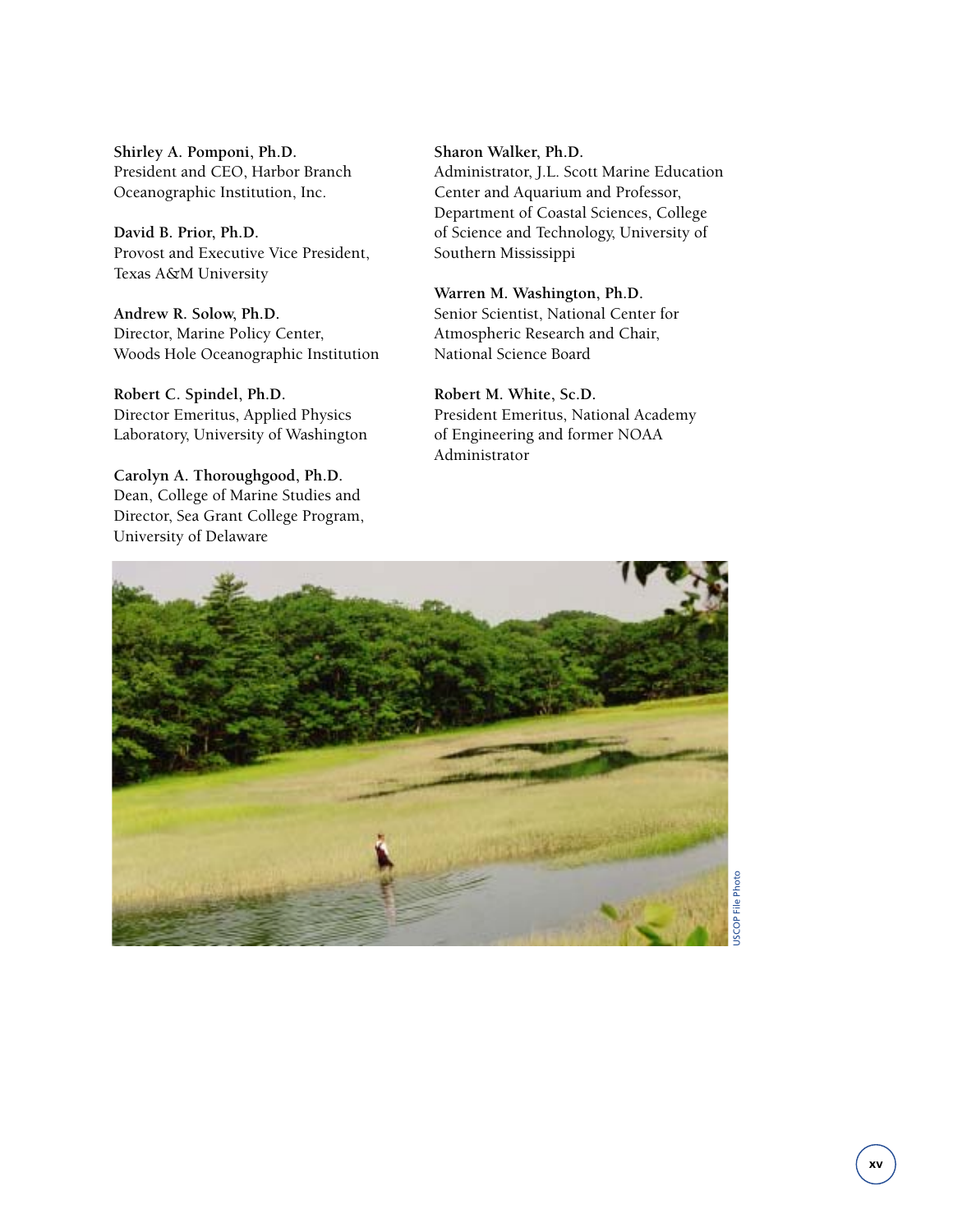# COMMISSION STAFF

**Thomas Kitsos** Executive Director

**Colleen (Lee) Benner** Associate Director, Administration

**Christine Blackburn** Policy Associate, Research, Education and Marine Operations

**Sylvia Boone** Administrative Officer

**Brooks Bowen** Policy Associate, Stewardship

**Laura Cantral** Associate Director, Governance

**Polin Cohanne** Executive Assistant to the Executive Director

**Angela Corridore** Policy Associate, Stewardship

**Aimee David** Policy Associate, Governance

**Morgan Gopnik** Senior Advisor

**Peter Hill** Special Assistant to the Executive Director for Government Relations

**Michael Kearns** Special Assistant to the Executive Director and Assistant Project Manager

**Gerhard Kuska** Policy Associate, Governance

**Frank Lockhart** Policy Associate, Stewardship **Macy Moy** Special Assistant to the Chairman

**Kate Naughten** Public Affairs Officer and Project Manager

**Roxanne Nikolaus** Policy Associate, Research, Education and Marine Operations

**Stacy Pickstock** Administrative Assistant

**Robyn Scrafford** Administrative Assistant

**Ken Turgeon** Associate Director, Research, Education and Marine Operations

**CAPT Malcolm Williams, USCG (Ret.)** Associate Director, Stewardship

### **Former Staff**

Amie Chou CMDR Peyton Coleman, USCG Katherine Gallagher CDR James Jarvis, USN Margretta Kennedy RADM Timothy McGee, USN Patrick Newman LCDR Justin Reeves, USN Terry Schaff CAPT David W. Titley, USN Deborah Trefts Jennifer Welch CAPT George White, NOAA Corps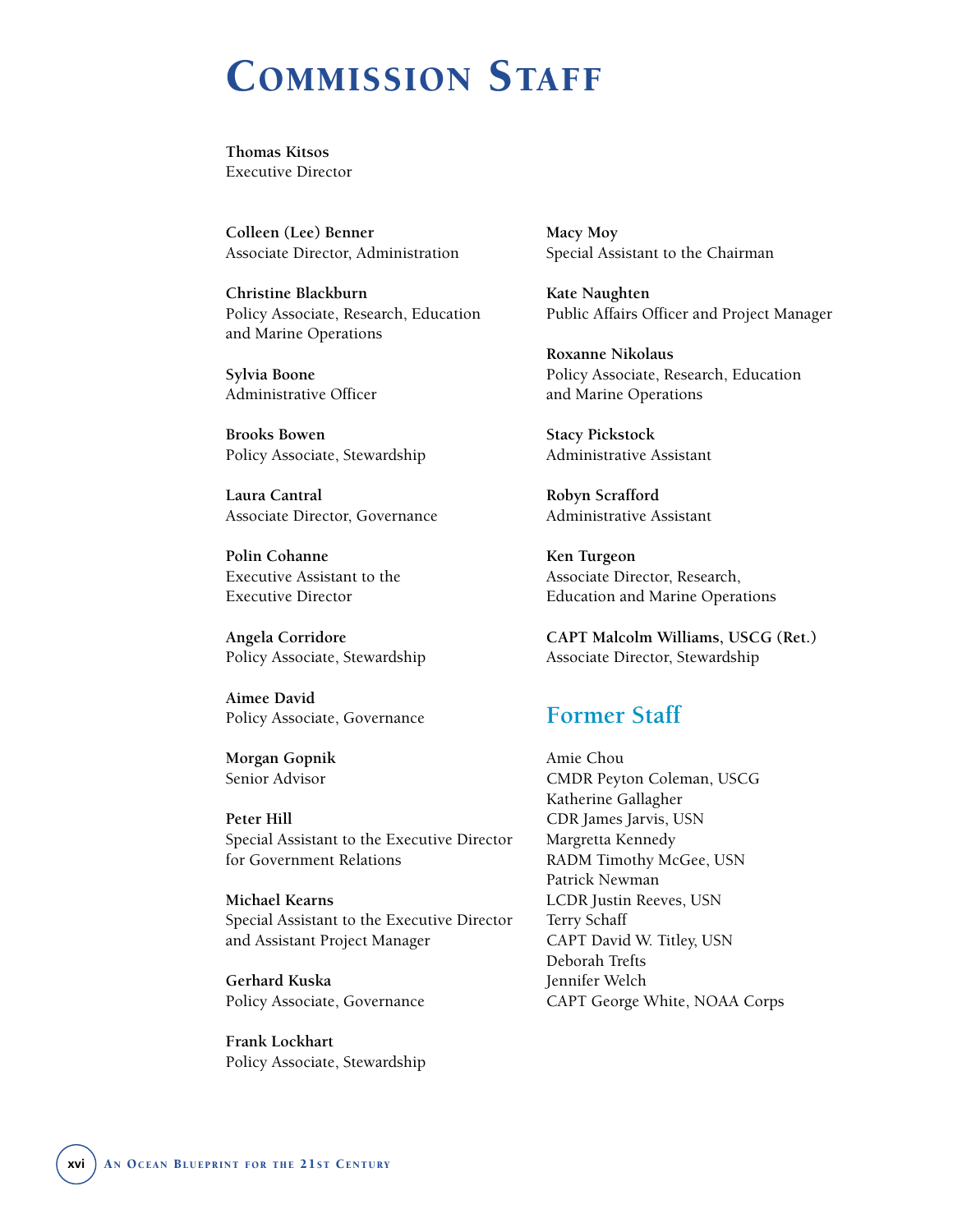# ACKNOWLEDGEMENTS

An effort of this magnitude could not have been completed without the help of many<br>dedicated people. The Commission is deeply grateful to the scores of individuals who provided testimony, technical input, insightful comments, figures and photographs, production help, and many other forms of assistance in completing this momentous task.

A complete record of testimony presented to the Commission can be found in Appendices 1 and 2, and on the Commission's Web site at www.oceancommission.gov. These presentations were invaluable in communicating the problems facing our oceans and coasts—and suggesting positive solutions.

A number of consultants were instrumental in helping the Commission conduct its meetings and complete its report, particularly in the following areas:

*Meeting facilitation, strategy, and advice—*John Ehrmann and Jay West of the Meridian Institute, and Philip Angell.

*Research, writing, and editing—*Charles Colgan, M. Richard DeVoe, Peter Fippinger, Jeremy Firestone, Gabriela Goldfarb, Montserrat Gorina-Ysern, Ray Kammer, Fredrika Moser, Joan O'Callaghan, Julie Phillips, Ellen Prager, Robert Wayland III, and Bill Woodward.

*Public relations—*Scott Treibitz, David Roscow, Victoria Sackett, and Dean Tinnin of Tricom Associates, and Herbert Rosen.

*Report design and production—*Cynthia Cliff, James Durham, and Lisa Wells of Janin/Cliff Design, Inc.

*Web site development and maintenance—*Tom LaPoint, Jerry Lau, and Davida Remer of the National Oceanic and Atmospheric Administration's National Ocean Service.

The members of the Commission's Science Advisory Panel (listed in the preceding pages) were at our side from start to finish, answering questions, clarifying technical points, preparing and reviewing written materials, and generally sharing their decades of collective wisdom. In addition, we extend our thanks to the following individuals who served as researchers, reviewers, and wise advisors, or helped in dozens of other ways:

Craig Allen, Donald Anderson, Anthony Andrady, Lori Arguellas, Stefano Belfiore, Joan Myers Bondareff, Nicole Breznock, Richard Brill, David Brower, R. Steven Brown, Joedy Cambridge, James Carlton, Thomas Chase, David Colson, James Corbett, Barry Costa-Pierce, Penelope Dalton, Shelley Dawicki, Richard Delaney, Jessica Demian, Alex Echols, Carolyn Elefant, Amanda Enser, Karen Foerstel, Kim Fulton-Bennett, Marc Gaden, Joseph Geraci, Roger Germann, W. Rockwell Geyer, Suzanne Giles, David Godschalk, James Good, Shannon Gordon, Dale Green, Karl Gustavson, Kathryn Hayes, Amy Heywood, Barbara Hinthorn, Robert Hofman, Edward Houde, John Justus, Geri Kantor, Jill Karsten, David Keeley, Jim Kent, Joanna Knight, Robert Knox, Kei Koizumi, Jennie Kopelson, Judith Krauthamer, Stephen Leatherman, James R. Lyons, Tony MacDonald, Elizabeth Martin, Emily McBride, Tom McCann, Shannon McCoy, David McGrath, James Murley, Savithri Narayanan, Scott Newsham, John Ogden, Rafael Olivieri, Joan Oltman-Shay, John O'Shea, Edward Page, Richard Pittenger, Eugene Proulx, Timothy Ragen, Andrew Read,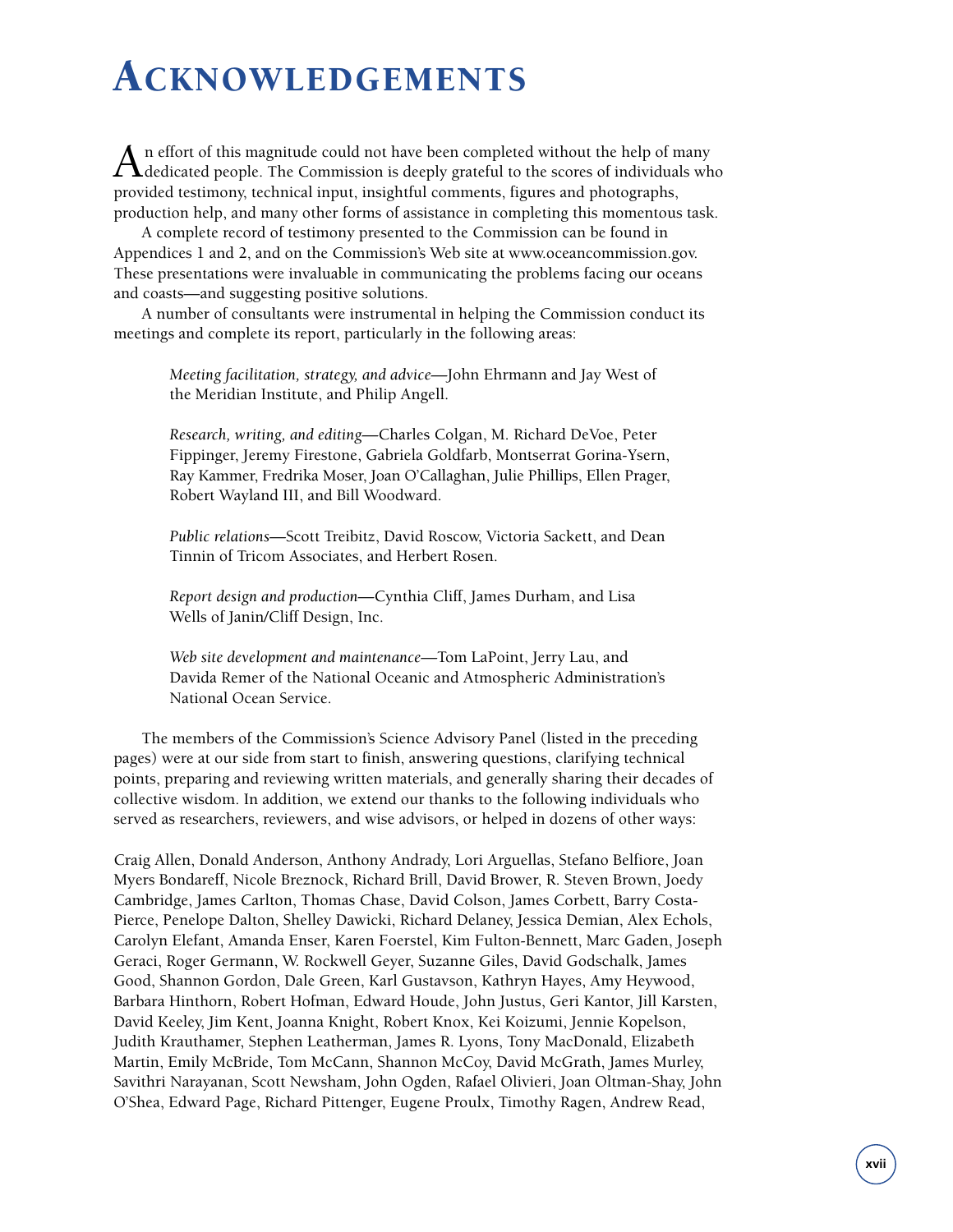Robert Richmond, Robert Ross, Amy Schick, Sarah Schoedinger, Gerry Schubel, Richard Seymour, Seba Sheavly, Rexford Sherman, Andrea Sanico, Judson Starr, Denise Stephenson-Hawk, Robert Stickney, Maurice Tarares, Joanne Tromp, Nicole Vickey, Daniel Walker, Ferris Webster, Robert Weller, and Art Wong.

The members and staff of the Pew Oceans Commission, led by the Honorable Leon Panetta, also deserve our recognition and thanks for their contributions to the development of a new national ocean policy and their steadfast support for the work of this Commission.

Input from Governors and other state-level representatives and groups were invaluable to the development of this report. The official comments from thirty-seven state and territorial Governors and five tribal leaders can be found in the Special Addendum to this report, and on the Commission's Web site at www.oceancommission.gov. Special thanks go to the members and staff of the Coastal States Organization and the National Governors Association for their critical roles in conveying state level interests and perspectives.

Although too numerous to list by name, the Commission extends its heartfelt appreciation to the many knowledgeable and dedicated federal agency employees who supplied detailed information, answered a barrage of questions, and offered excellent advice. Particular thanks go to the Council on Environmental Quality for its role as the Administration's chief liaison to the Commission.

We also appreciate the support provided to the Commission by the Members of Congress and their staffs, in particular those who serve on committees with key jurisdiction over ocean and coastal issues and who have closely followed the progress of the Commission's work. This includes the Members and staff of the Senate Committee on Commerce, Science and Transportation, and the Committee on Appropriations, as well as the House Committees on Science, Resources, and Transportation and Infrastructure. Additional thanks are extended to the Members of the House Oceans Caucus and their staff.

Finally, the work reflected in this report would simply not have been possible without the support and dedication of a talented group of professionals, the members of the Commission staff, to whom we extend our deepest gratitude for their tireless effort on behalf of a new national ocean policy.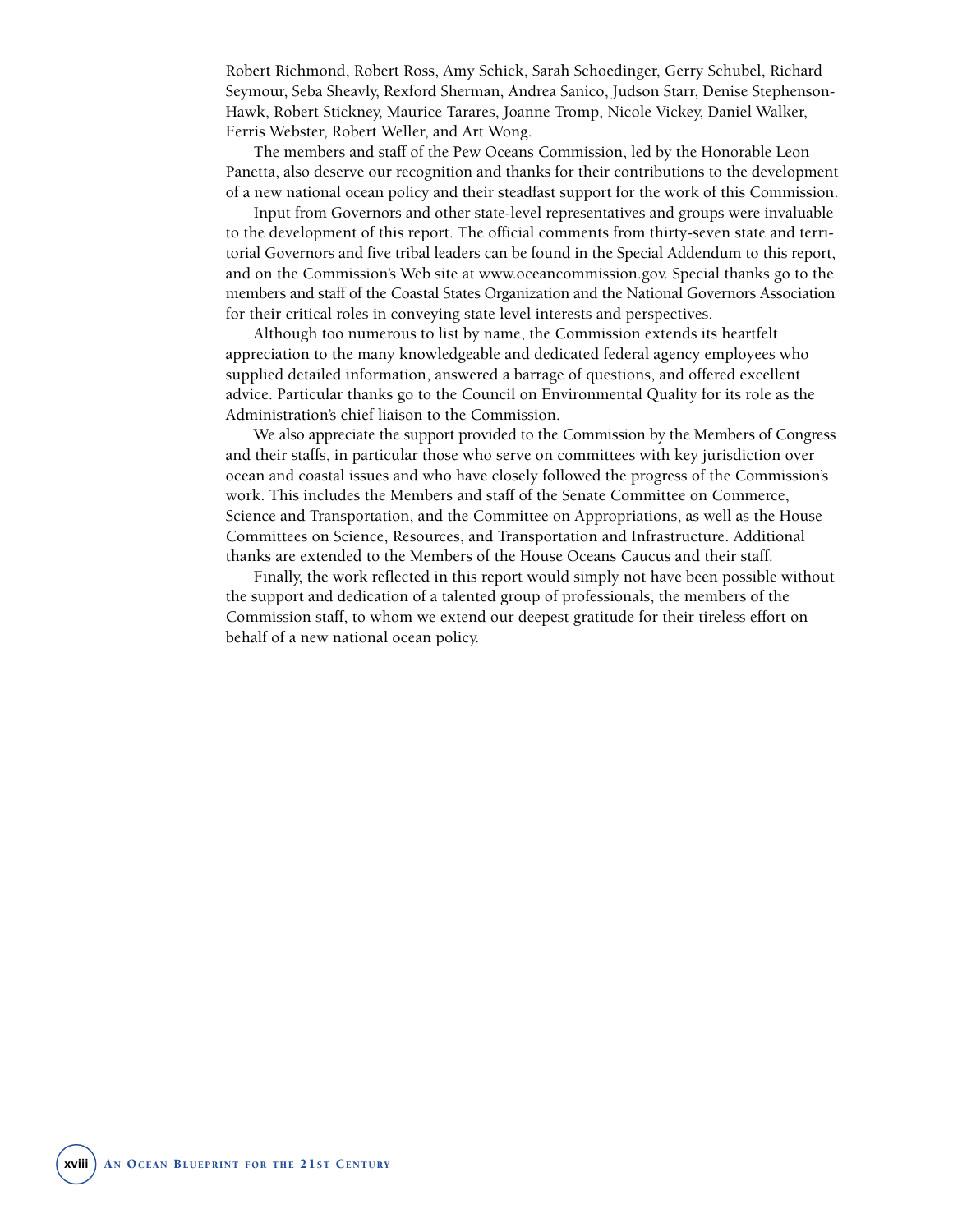# **CONTENTS**

#### **PART I**

## **OUR OCEANS: A NATIONAL ASSET**

#### **CHAPTER 1**

#### **CHAPTER 2**

### **UNDERSTANDING THE PAST TO SHAPE**

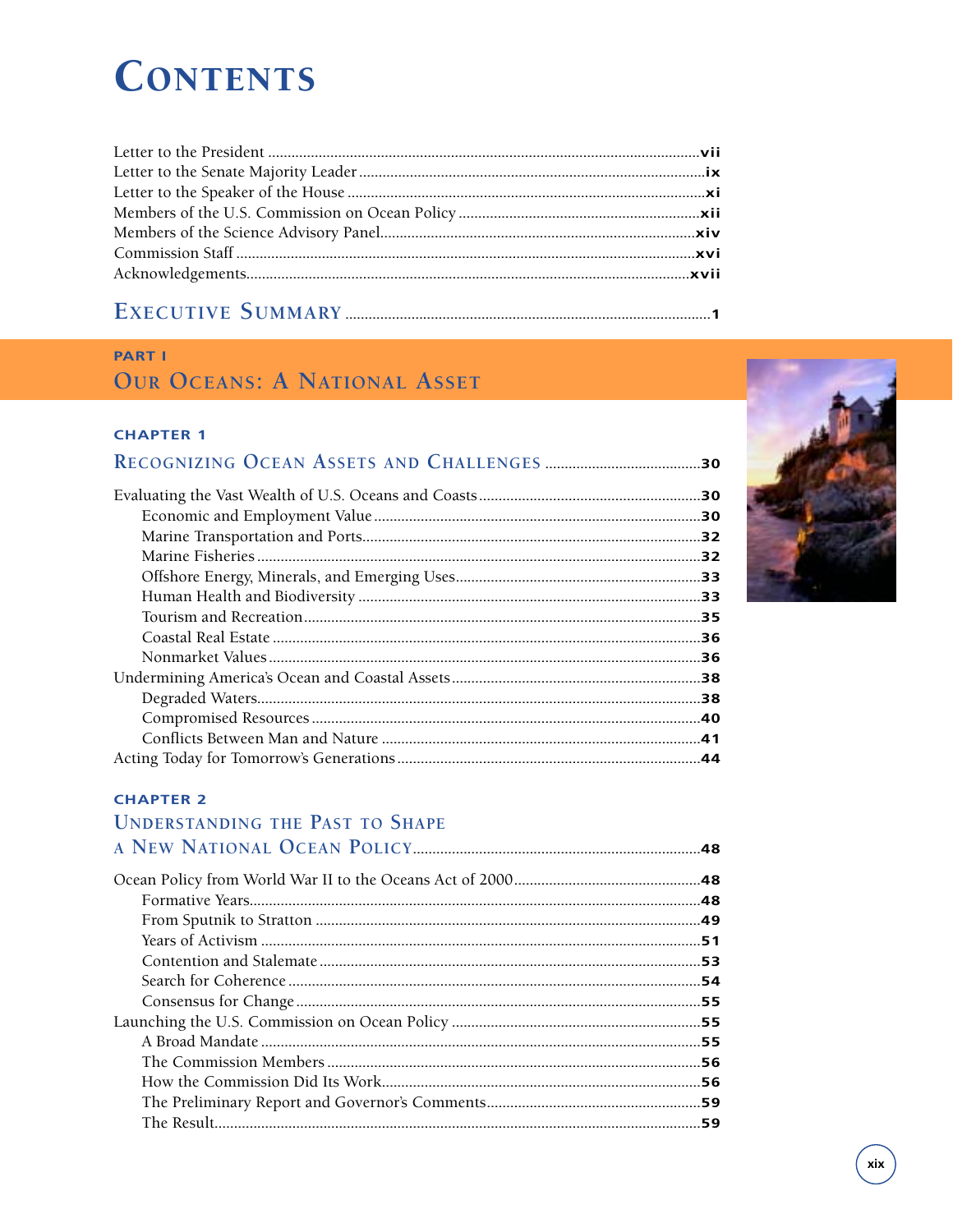### **PRIMER ON OCEAN JURISDICTIONS: DRAWING LINES IN THE WATER...............................................................................70**



### **PART II BLUEPRINT FOR CHANGE: A NEW NATIONAL OCEAN POLICY FRAMEWORK**

#### **CHAPTER 4**

#### **CHAPTER 5**

| .92 |
|-----|
|     |
|     |
|     |
|     |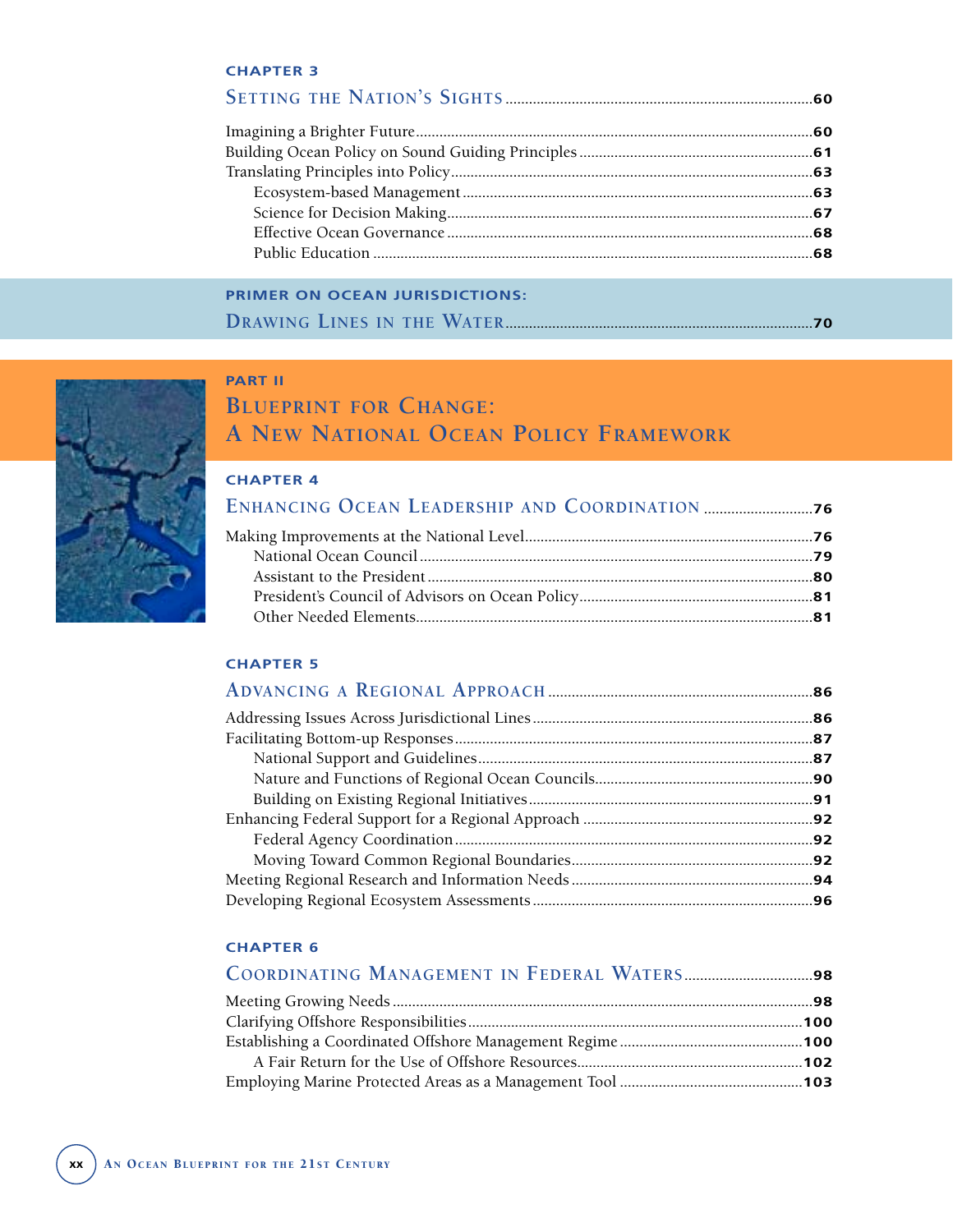| Reorganizing to Support an Ecosystem-based Management Approach108 |  |
|-------------------------------------------------------------------|--|
|                                                                   |  |
|                                                                   |  |
|                                                                   |  |
| Managing All Natural Resources in an Ecosystem-based Management   |  |
|                                                                   |  |
|                                                                   |  |

#### **PART III**

# **OCEAN STEWARDSHIP: THE IMPORTANCE OF EDUCATION AND PUBLIC AWARENESS**

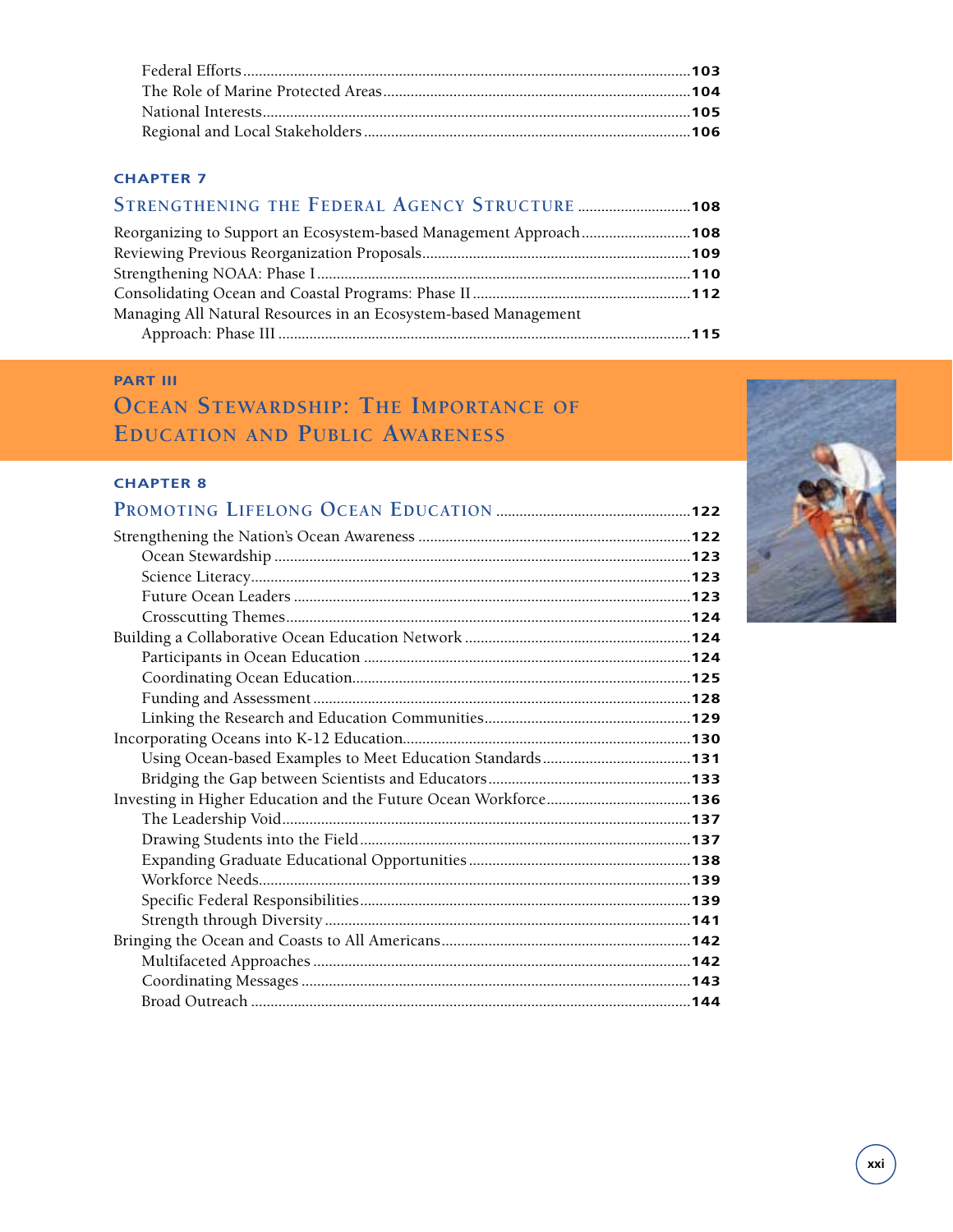#### **PART IV**



# **LIVING ON THE EDGE: ECONOMIC GROWTH AND RESOURCE CONSERVATION ALONG THE COAST**

#### **CHAPTER 9**

#### **CHAPTER 10**

#### **GUARDING PEOPLE AND PROPERTY AGAINST NATURAL HAZARDS ........................................................................................................162**

#### **CHAPTER 11**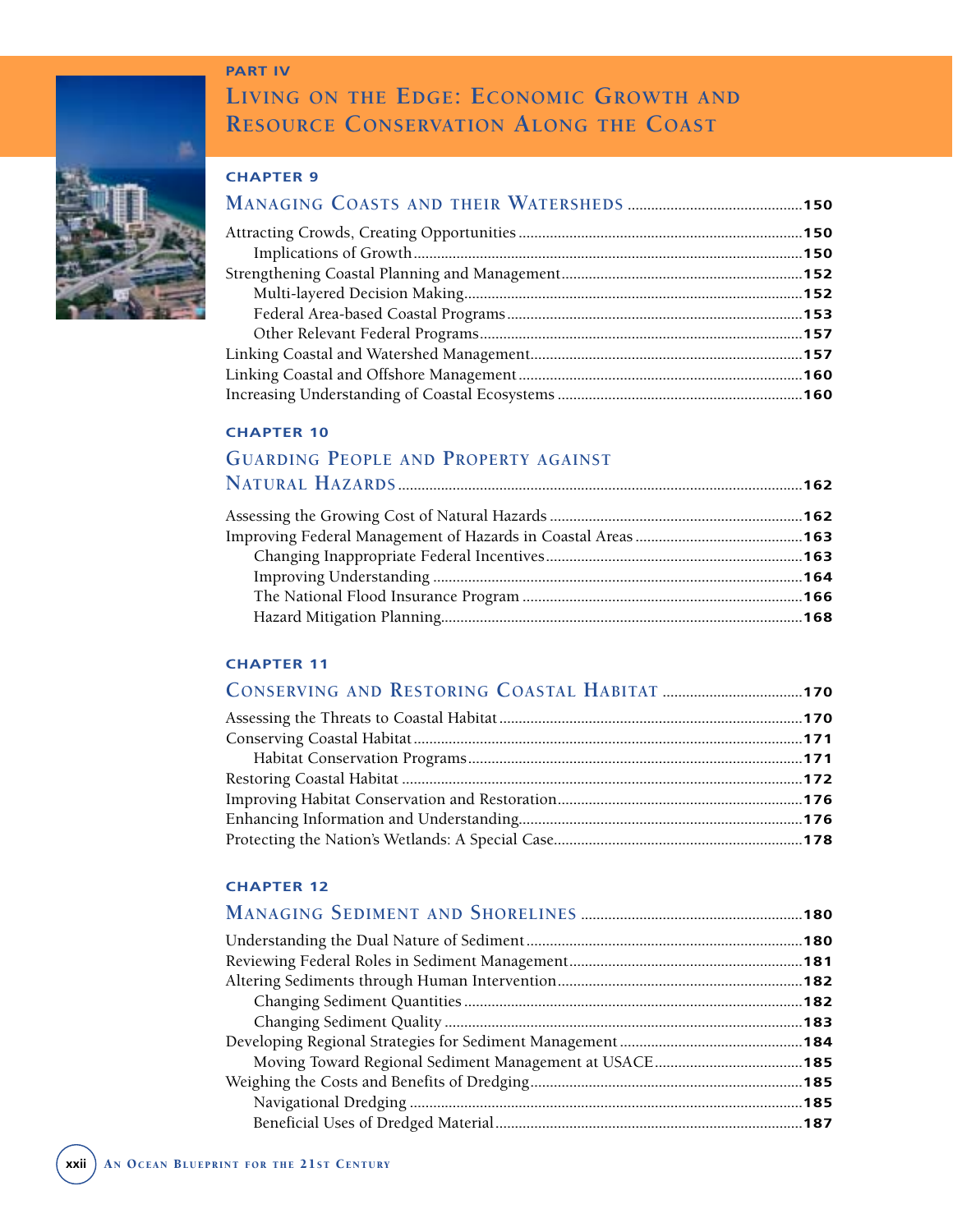| SUPPORTING MARINE COMMERCE AND TRANSPORTATION192                    |  |
|---------------------------------------------------------------------|--|
|                                                                     |  |
|                                                                     |  |
|                                                                     |  |
| Positioning the U.S. Marine Transportation System for the Future196 |  |
|                                                                     |  |
|                                                                     |  |
|                                                                     |  |
|                                                                     |  |
|                                                                     |  |

### **PART V**

# **CLEAR WATERS AHEAD: COASTAL AND OCEAN WATER QUALITY**

#### **CHAPTER 14**

| .204 |
|------|
|      |
|      |
| .207 |
|      |
|      |
|      |
|      |
|      |
| .217 |
|      |
|      |
|      |
|      |

| .227<br>.228<br>.230<br>.232<br>.233<br>.233 |  |
|----------------------------------------------|--|
|                                              |  |
|                                              |  |
|                                              |  |
|                                              |  |
|                                              |  |
|                                              |  |
|                                              |  |
|                                              |  |
|                                              |  |
|                                              |  |

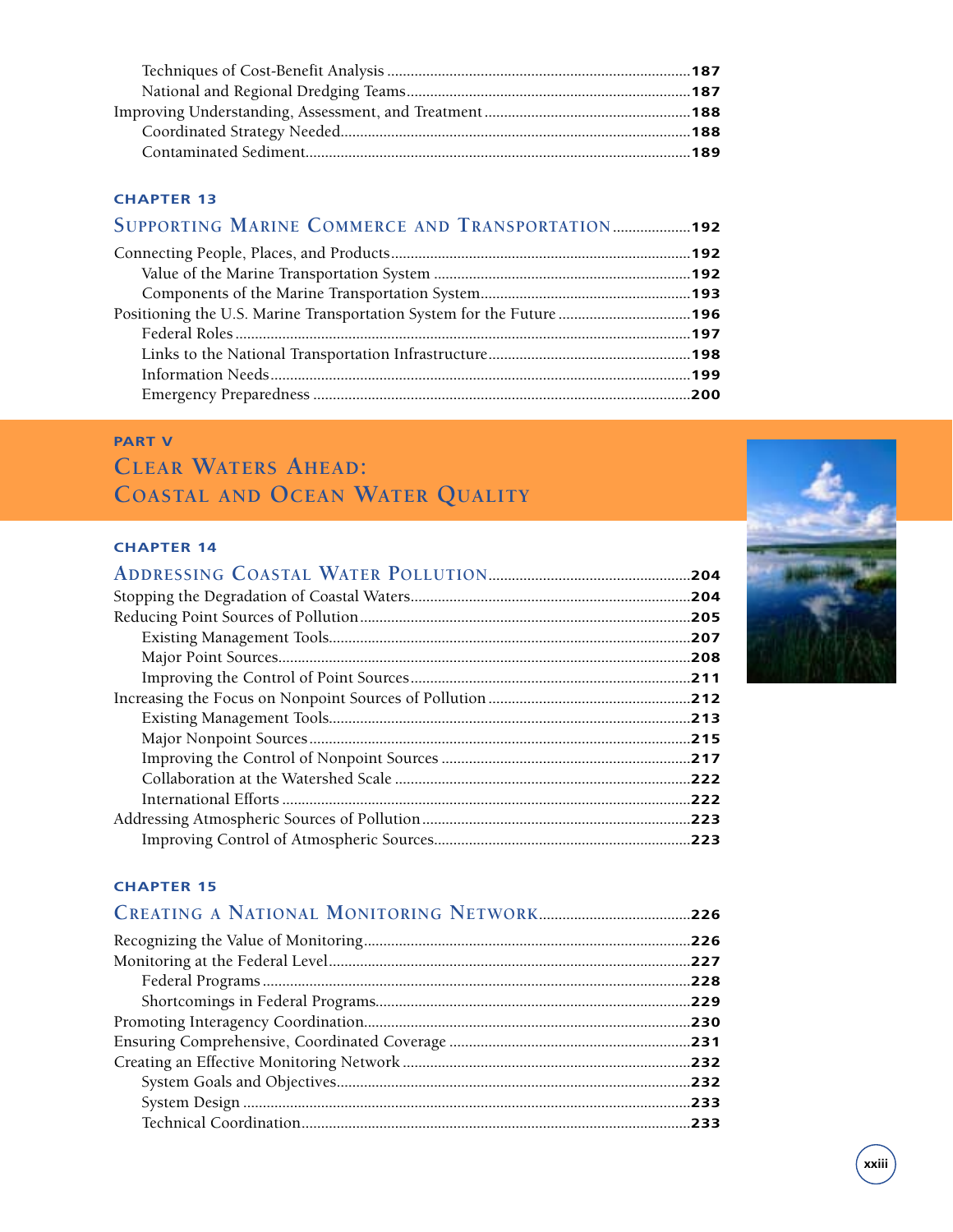| LIMITING VESSEL POLLUTION AND IMPROVING VESSEL SAFETY236 |      |
|----------------------------------------------------------|------|
|                                                          | .236 |
|                                                          |      |
|                                                          |      |
|                                                          |      |
|                                                          | .240 |
|                                                          | .241 |
|                                                          | .241 |
|                                                          | .244 |
|                                                          | .245 |
|                                                          | .248 |
|                                                          |      |

#### **CHAPTER 17**

| .252 |
|------|
|      |
| .253 |
|      |
|      |
| .256 |
|      |
| .257 |
|      |
|      |
|      |
|      |
|      |
|      |
|      |
|      |

| Ensuring Adequate Facilities for Disposal of Garbage from Ships270 |  |
|--------------------------------------------------------------------|--|
|                                                                    |  |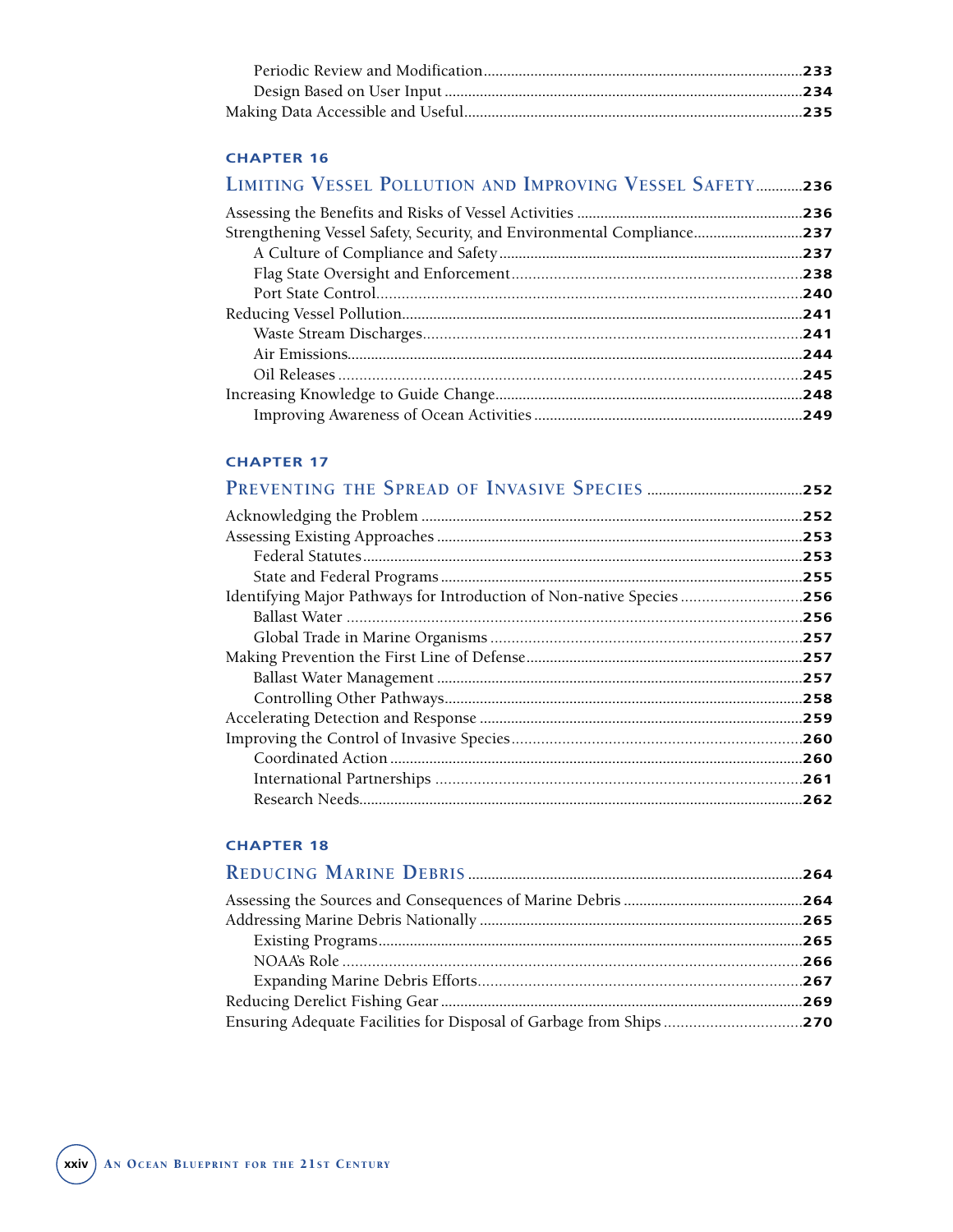### **PART VI OCEAN VALUE AND VITALITY: ENHANCING THE USE AND PROTECTION OF OCEAN RESOURCES**

#### **CHAPTER 19**

#### **CHAPTER 20**

#### **PROTECTING MARINE MAMMALS AND ENDANGERED MARINE SPECIES..............................................................................306**

| .307 |
|------|
|      |
| .309 |
|      |
| .310 |
|      |
|      |
|      |
|      |
|      |
|      |

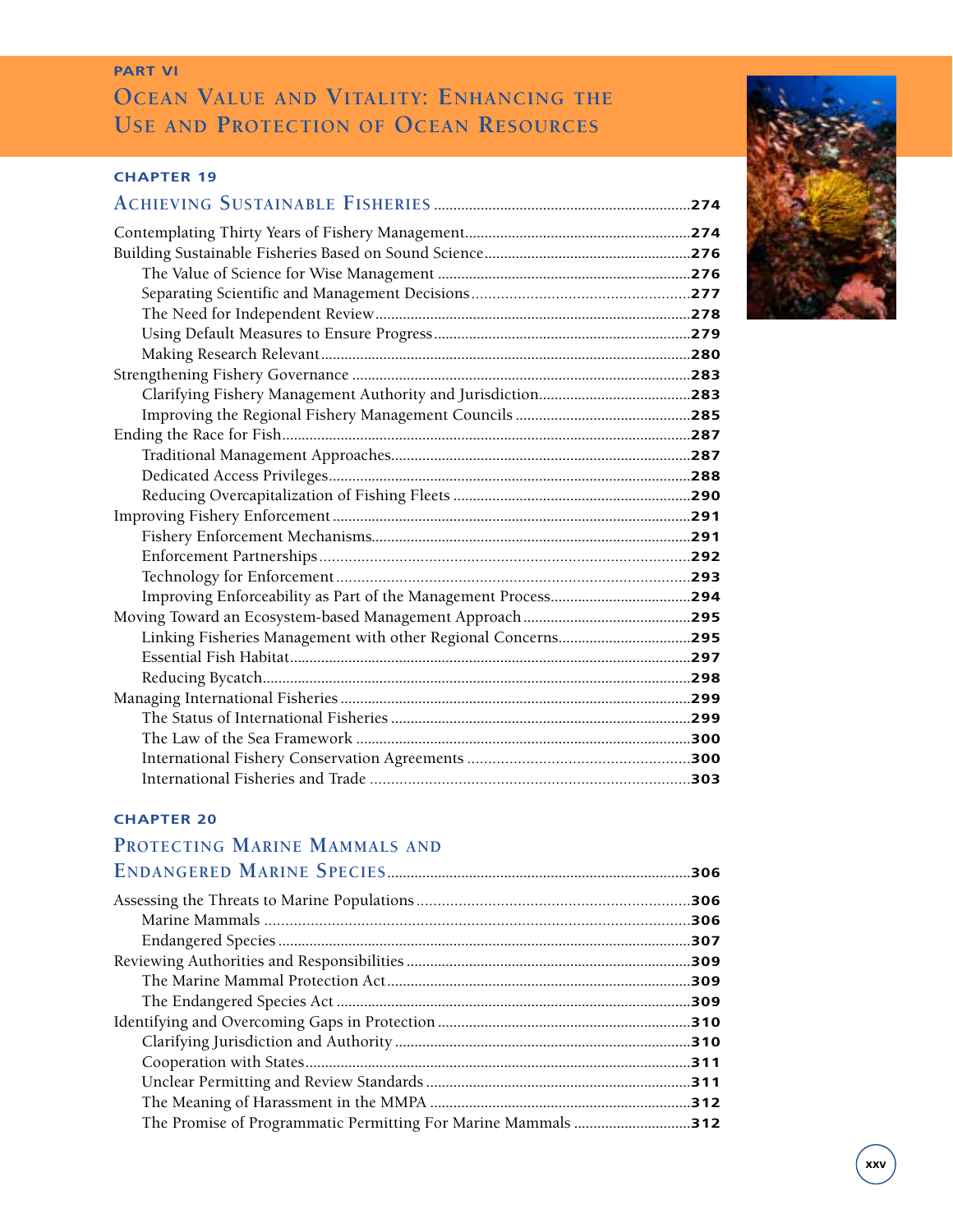### **PRESERVING CORAL REEFS AND OTHER CORAL COMMUNITIES.........320**

|                                                                        | .320 |
|------------------------------------------------------------------------|------|
|                                                                        |      |
|                                                                        |      |
|                                                                        | .322 |
|                                                                        |      |
|                                                                        |      |
| Interagency and Intergovernmental Coral Reef Management Initiatives324 |      |
|                                                                        |      |
|                                                                        |      |
|                                                                        |      |
|                                                                        |      |

#### **CHAPTER 22**

# **SETTING A COURSE FOR SUSTAINABLE MARINE AQUACULTURE .......330**

| Dealing with Uncertainties in the Existing Management Structure 332 |      |
|---------------------------------------------------------------------|------|
|                                                                     |      |
|                                                                     |      |
|                                                                     |      |
|                                                                     |      |
|                                                                     | .334 |
|                                                                     | .335 |
|                                                                     |      |
|                                                                     |      |

| <b>CHAPTER 23</b> |      |
|-------------------|------|
|                   |      |
|                   | .338 |
|                   |      |
|                   | 340  |
|                   | .341 |
|                   |      |
|                   | .343 |
|                   | .344 |
|                   | 346  |
|                   | 346  |
|                   | 346  |
|                   | .347 |
|                   |      |
|                   |      |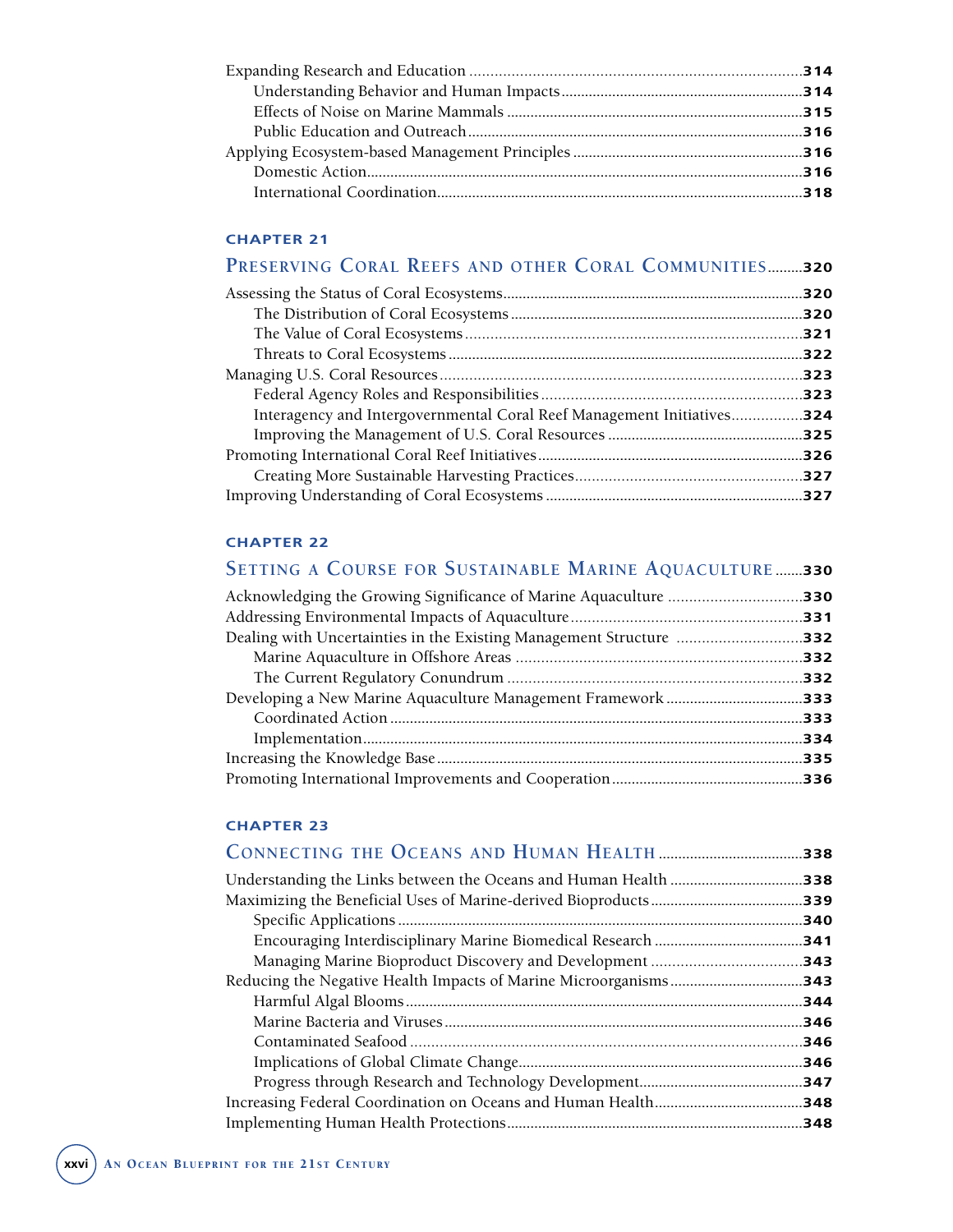#### **MANAGING OFFSHORE ENERGY AND OTHER MINERAL RESOURCES ....352**

|                                                                       | .357 |
|-----------------------------------------------------------------------|------|
| Federal Revenues from Offshore Oil and Gas Leasing and Production     | .357 |
|                                                                       | .361 |
|                                                                       | .361 |
| Opportunities for Sharing Ocean Observation Information and Resources | .364 |
|                                                                       | .364 |
|                                                                       |      |
|                                                                       |      |
|                                                                       | .366 |
|                                                                       |      |
|                                                                       | .368 |
|                                                                       |      |

#### **PART VII**

# **SCIENCE-BASED DECISIONS: ADVANCING OUR UNDERSTANDING OF THE OCEANS**

#### **CHAPTER 25**

#### **CREATING A NATIONAL STRATEGY FOR INCREASING SCIENTIFIC KNOWLEDGE...............................................................374** Fortifying the Foundations of Ocean Understanding **.........................................................374** Components of Ocean Science and Technology**...........................................................374** Federal Leadership in Ocean Science and Technology **................................................375** Reviving the Federal Investment ....................................................................................**376** Creating a National Strategy**...................................................................................................377** Advancing Ocean and Coastal Research **...............................................................................378** Climate Change**.................................................................................................................378** Marine Biodiversity**...........................................................................................................379** Regional Ecosystem Dynamics**........................................................................................379** Social and Economic Research.................................................................................**379** The National Sea Grant College Program**......................................................................385** Agency Strategies and Funding Mechanisms...........................................................**385** Building a National Ocean Exploration Program **................................................................386** The Value of Ocean Exploration**.....................................................................................387** Growing Calls for a National Program**...........................................................................387** Coordinating and Consolidating Marine Operations .....................................................**388** Integrated National Maps and Assessments**..................................................................389** Federal Mapping and Charting Activities**......................................................................389**

Providing Useful Information to Congress**...........................................................................391**

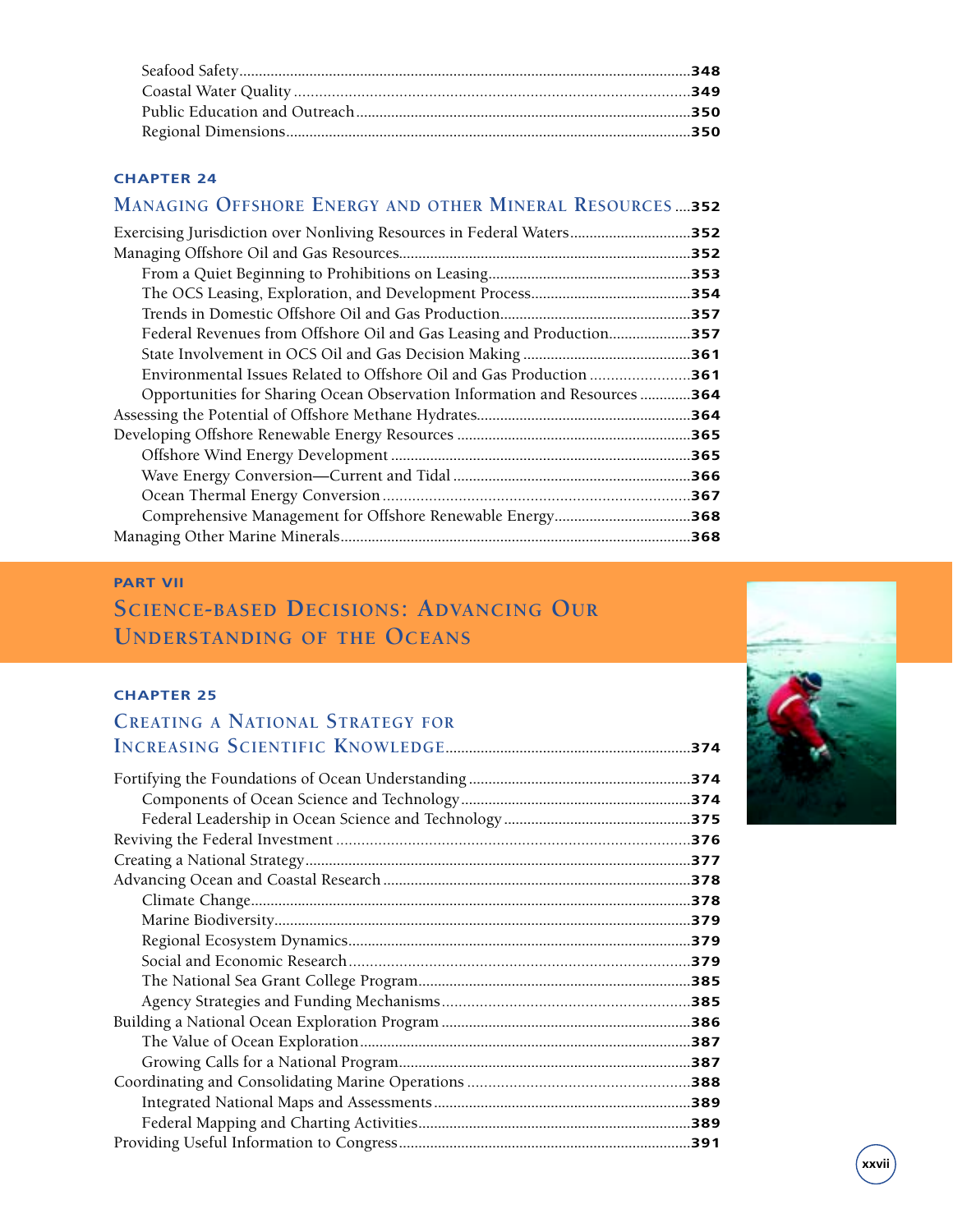# ACHIEVING A SUSTAINED, INTEGRATED OCEAN

| Strengthening Earth Observations through National and International Partnerships409 |  |
|-------------------------------------------------------------------------------------|--|
|                                                                                     |  |
|                                                                                     |  |
|                                                                                     |  |

#### **CHAPTER 27**

# **ENHANCING OCEAN INFRASTRUCTURE AND**

| <b>MODERNIZING OCEAN DATA AND INFORMATION SYSTEMS428</b> |  |
|----------------------------------------------------------|--|
|                                                          |  |
|                                                          |  |
|                                                          |  |
|                                                          |  |
|                                                          |  |
|                                                          |  |
|                                                          |  |
|                                                          |  |
|                                                          |  |
|                                                          |  |
|                                                          |  |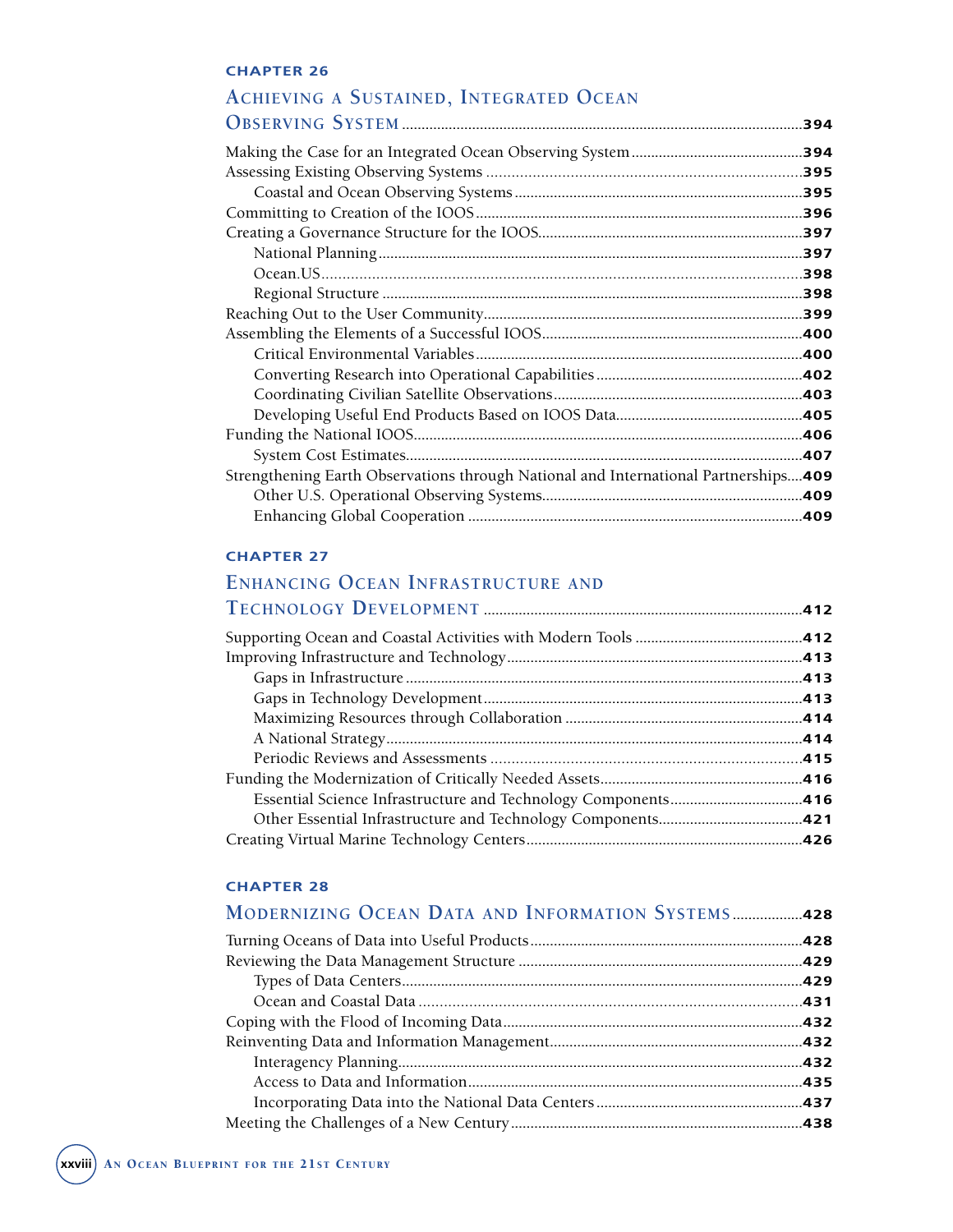### **PART VIII THE GLOBAL OCEAN: U.S. PARTICIPATION IN INTERNATIONAL POLICY**

#### **CHAPTER 29**

## **ADVANCING INTERNATIONAL OCEAN SCIENCE AND POLICY...............442**

| Building International Capacity in Ocean Science and Management 454 |  |
|---------------------------------------------------------------------|--|

#### **PART IX**

## **MOVING AHEAD: IMPLEMENTING A NEW NATIONAL OCEAN POLICY**

#### **CHAPTER 30**

|                                                                        | .462 |
|------------------------------------------------------------------------|------|
|                                                                        |      |
|                                                                        |      |
|                                                                        | .463 |
|                                                                        | .464 |
|                                                                        |      |
|                                                                        |      |
|                                                                        |      |
|                                                                        |      |
| Dedicating Revenue from Ocean Uses for Improved Ocean Management467    |      |
|                                                                        |      |
| Revenues for Ocean and Coastal Management: The Ocean Policy Trust Fund | .468 |
|                                                                        |      |



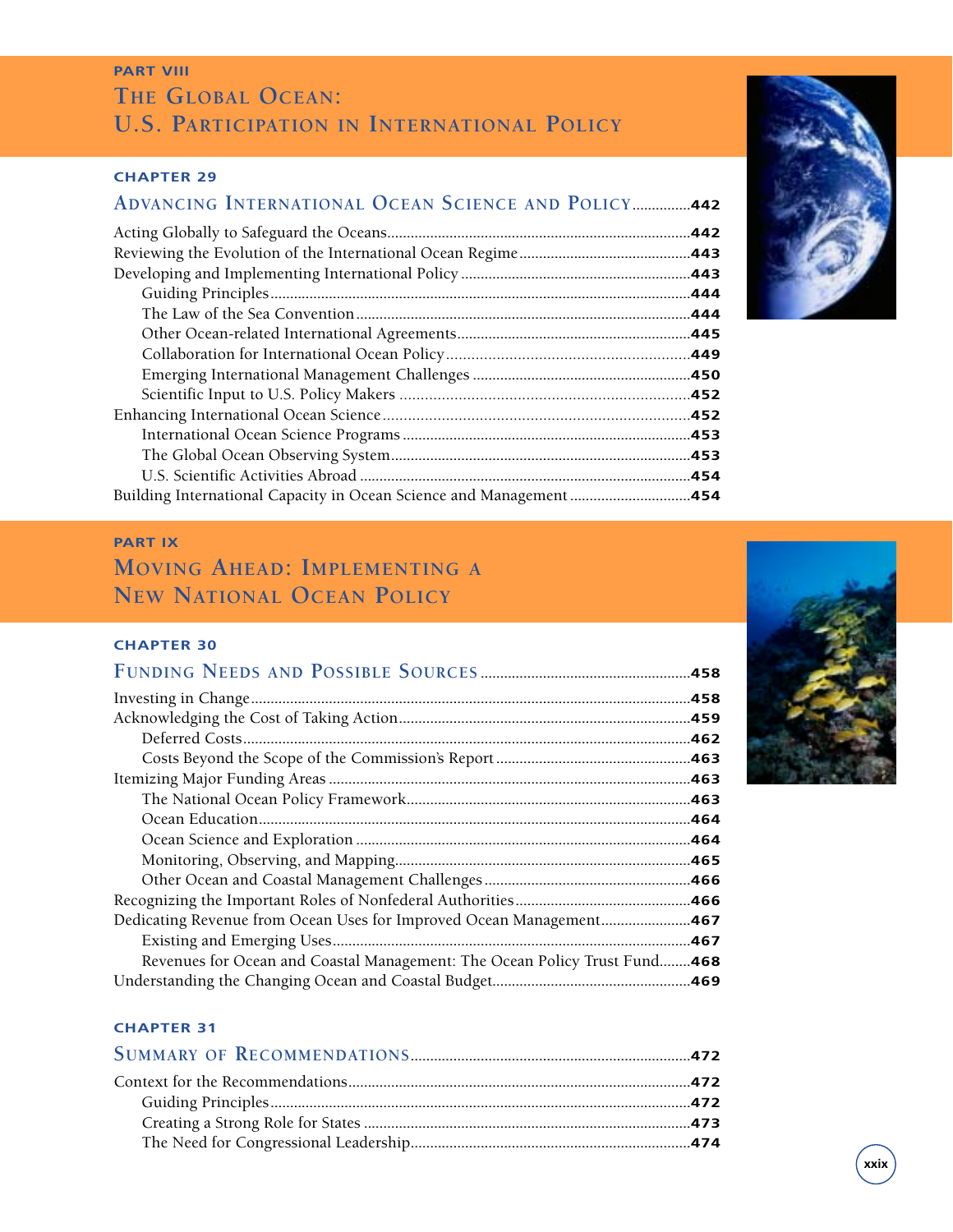| Recommendations Related to International Ocean Science, |  |
|---------------------------------------------------------|--|
|                                                         |  |
|                                                         |  |
|                                                         |  |



## **PART X APPENDICES**

Printed in the Main Report:

| <b>APPENDIX A</b>                                                                                                                      |  |
|----------------------------------------------------------------------------------------------------------------------------------------|--|
| <b>APPENDIX B</b>                                                                                                                      |  |
| <b>APPENDIX C</b><br>LIVING NEAR AND MAKING A LIVING FROM<br>THE NATION'S COASTS AND OCEANS, BY CHARLES S. COLGANC 1                   |  |
| <b>APPENDIX D</b><br><b>GLOSSARY OF FEDERAL OCEAN AND COASTAL-RELATED</b><br>COMMISSIONS, COMMITTEES, COUNCILS, LAWS, AND PROGRAMS D 1 |  |
| <b>APPENDIX E</b><br>PROPOSED STRUCTURE FOR COORDINATION OF                                                                            |  |
| <b>APPENDIX F</b><br><b>CONGRESSIONAL COMMITTEES AND SUBCOMMITTEES WITH</b>                                                            |  |
| <b>APPENDIX G</b><br><b>DETAILED COSTS ASSOCIATED WITH RECOMMENDATIONS OF</b>                                                          |  |
|                                                                                                                                        |  |

# **INDEX**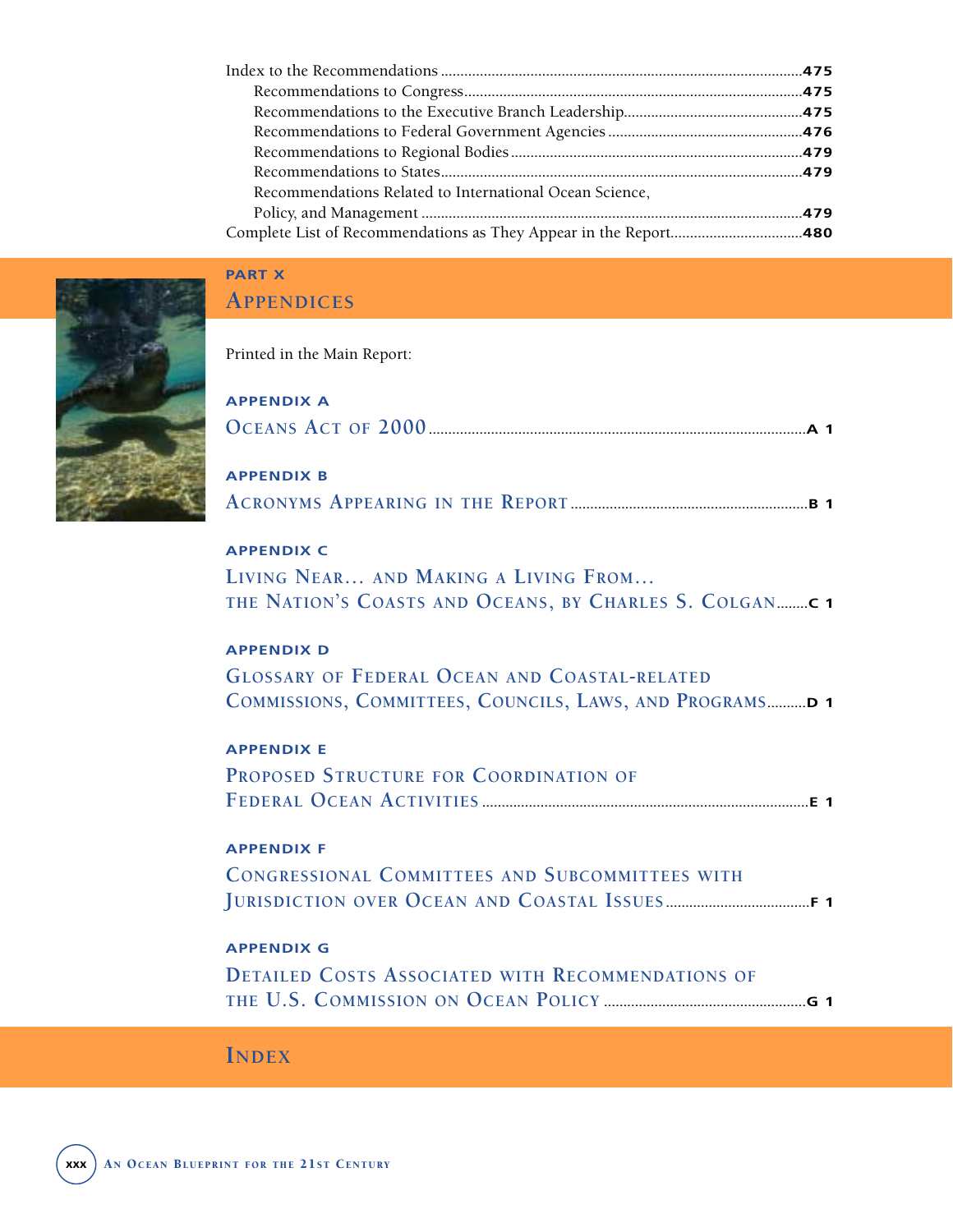### **EXTERNAL APPENDICES**

Printed as Separate Documents: *Available Electronically on CD or at www.oceancommission.gov*

#### **SPECIAL ADDENDUM**

**GOVERNORS' COMMENTS ON THE PRELIMINARY REPORT**

#### **APPENDIX 1**

**TESTIMONY BEFORE THE U.S. COMMISSION ON OCEAN POLICY SYNTHESIS INDEXED BY POLICY TOPIC**

#### **APPENDIX 2**

**TESTIMONY BEFORE THE U.S. COMMISSION ON OCEAN POLICY SUMMARY INDEXED BY PRESENTER**

#### **APPENDIX 3**

**NATIONAL MARINE EDUCATORS ASSOCIATION MEMBERSHIP PROFILE**

#### **APPENDIX 4**

**U.S. OCEAN-RELATED ACADEMIC INFRASTRUCTURE**

#### **APPENDIX 5**

**INVENTORY OF U.S. OCEAN AND COASTAL FACILITIES**

#### **APPENDIX 6**

**REVIEW OF U.S. OCEAN AND COASTAL LAW: THE EVOLUTION OF OCEAN GOVERNANCE OVER THREE DECADES**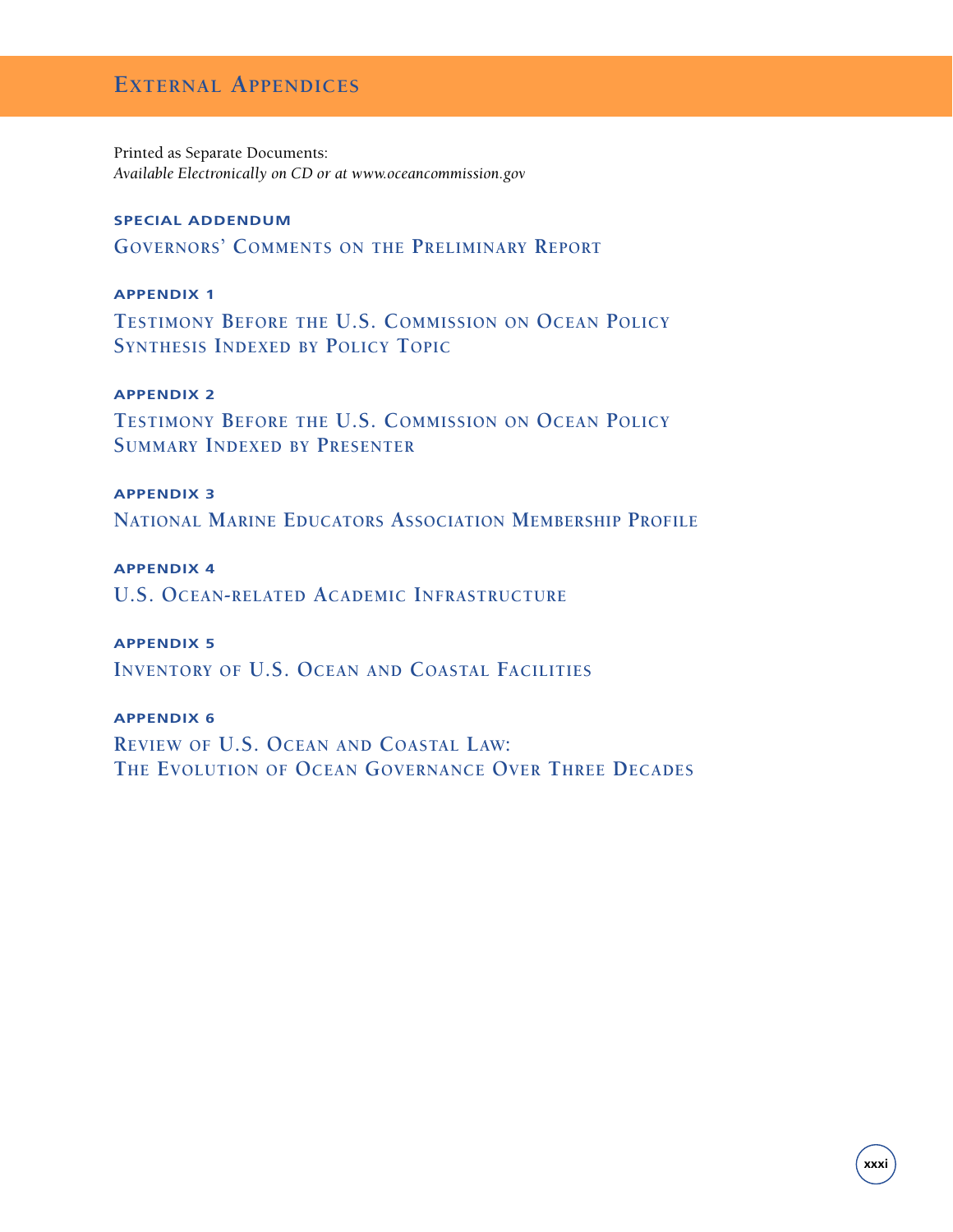# LIST OF FIGURES AND TABLES

| Figure 2.1 Invited Panelists Represented All Sectors of the Ocean Community 58    |  |
|-----------------------------------------------------------------------------------|--|
|                                                                                   |  |
|                                                                                   |  |
|                                                                                   |  |
| Figure 4.1 Ocean and Coastal Activities Are Conducted by                          |  |
|                                                                                   |  |
|                                                                                   |  |
|                                                                                   |  |
|                                                                                   |  |
|                                                                                   |  |
| Table 7.1 Thirty Years of Proposals to Reorganize Federal Management              |  |
|                                                                                   |  |
| Figure 8.1 Proposed Structure for the Coordination of Federal Ocean               |  |
|                                                                                   |  |
|                                                                                   |  |
| Figure 8.3 Environment-based Education Boosts Overall Academic Achievement131     |  |
|                                                                                   |  |
|                                                                                   |  |
|                                                                                   |  |
| Table 13.1 The Leading Role of the United States in International Trade193        |  |
| Figure 13.1 Ports Are the Primary Gateway for International Trade 194             |  |
| Figure 13.2 Goods Traveling through U.S. Ports Are Transported Nationwide 195     |  |
|                                                                                   |  |
| Figure 14.2 Land-based Nutrients Can Cause Death on the Seafloor206               |  |
|                                                                                   |  |
| Figure 14.4 Controlling Nonpoint Source Pollution Is Key to Cleaner Waters 213    |  |
| Figure 14.5 Thirty States Contribute to the "Dead Zone" in the Gulf of Mexico 216 |  |
| Figure 14.6 Looking Skyward: Accounting for Airshed Deposition 223                |  |
| Figure 15.1 Watershed Monitoring Has Been Reduced Near the Coasts230              |  |
|                                                                                   |  |
|                                                                                   |  |
| Figure 17.1 Great Lakes States Take Lead in Implementing                          |  |
|                                                                                   |  |
|                                                                                   |  |
|                                                                                   |  |
|                                                                                   |  |
|                                                                                   |  |
| Figure 19.3 Migratory Fish Require Coordination Across Multiple Jurisdictions 284 |  |
|                                                                                   |  |
| Figure 21.1 Tropical Waters Are Home to the Majority of Known Reefs321            |  |
| Figure 21.2 Deep, Cold-water Coral Reefs Found Throughout U.S. Waters322          |  |
| Figure 22.1 The United States Imports More Seafood Than It Exports331             |  |
|                                                                                   |  |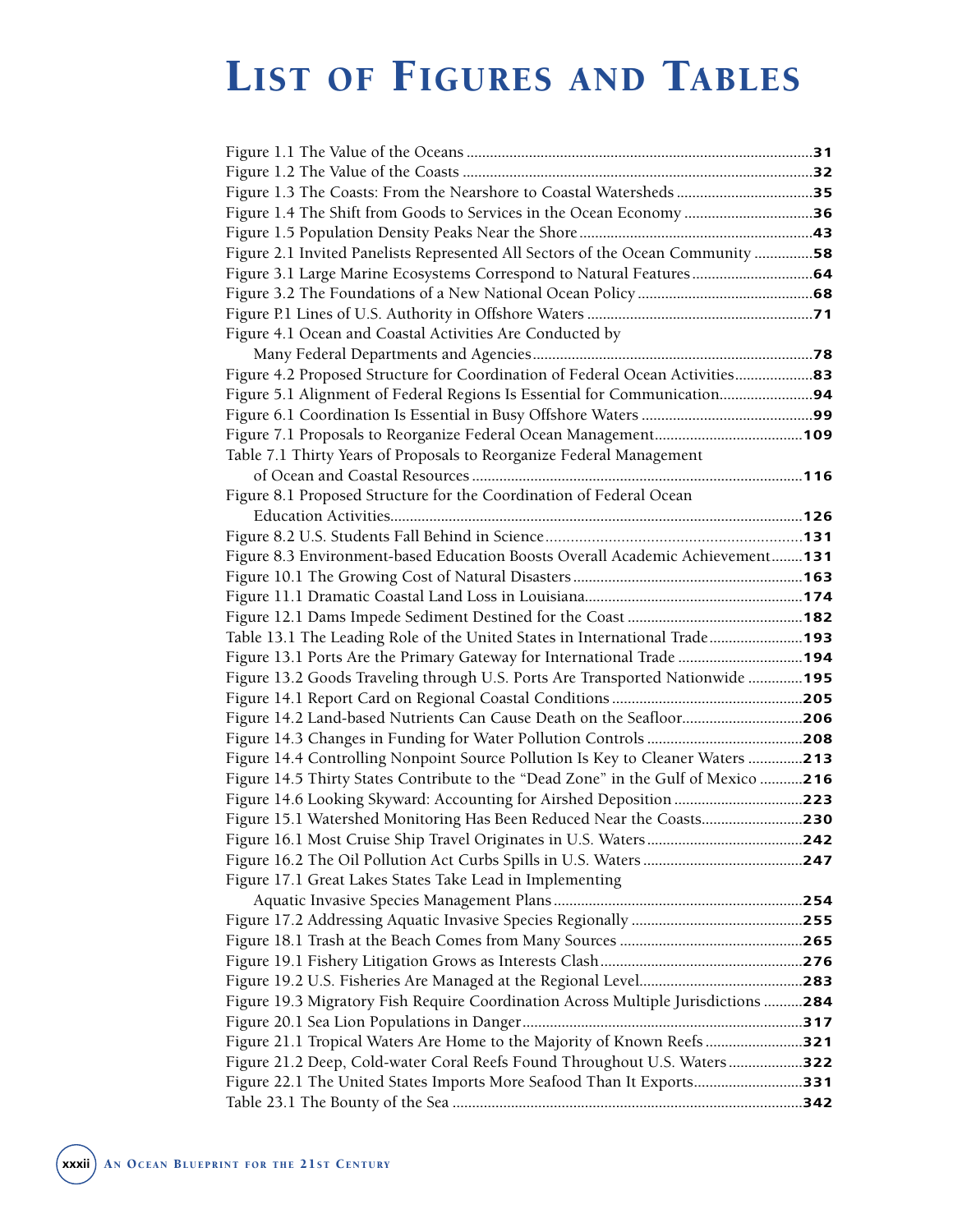| .345                                                                               |
|------------------------------------------------------------------------------------|
|                                                                                    |
|                                                                                    |
|                                                                                    |
|                                                                                    |
| Table 24.1 Federal Revenues from Offshore Mineral Development359                   |
| <b>Figure 24.3 Oil Inputs to the North American Marine Environment363</b>          |
| Figure 24.4 Pipelines Are a Leading Source of Oil Leaks from OCS Infrastructure363 |
|                                                                                    |
|                                                                                    |
| Figure 25.2 Ocean Research Is Neglected as Part of the National Research Budget377 |
| Table 25.1 Organizations Collecting Socioeconomic Data on the Ocean and Coasts383  |
| Figure 26.1 Many Different Platforms Collect Data as Part of the IOOS396           |
|                                                                                    |
|                                                                                    |
|                                                                                    |
|                                                                                    |
|                                                                                    |
|                                                                                    |
|                                                                                    |
|                                                                                    |
|                                                                                    |
|                                                                                    |
|                                                                                    |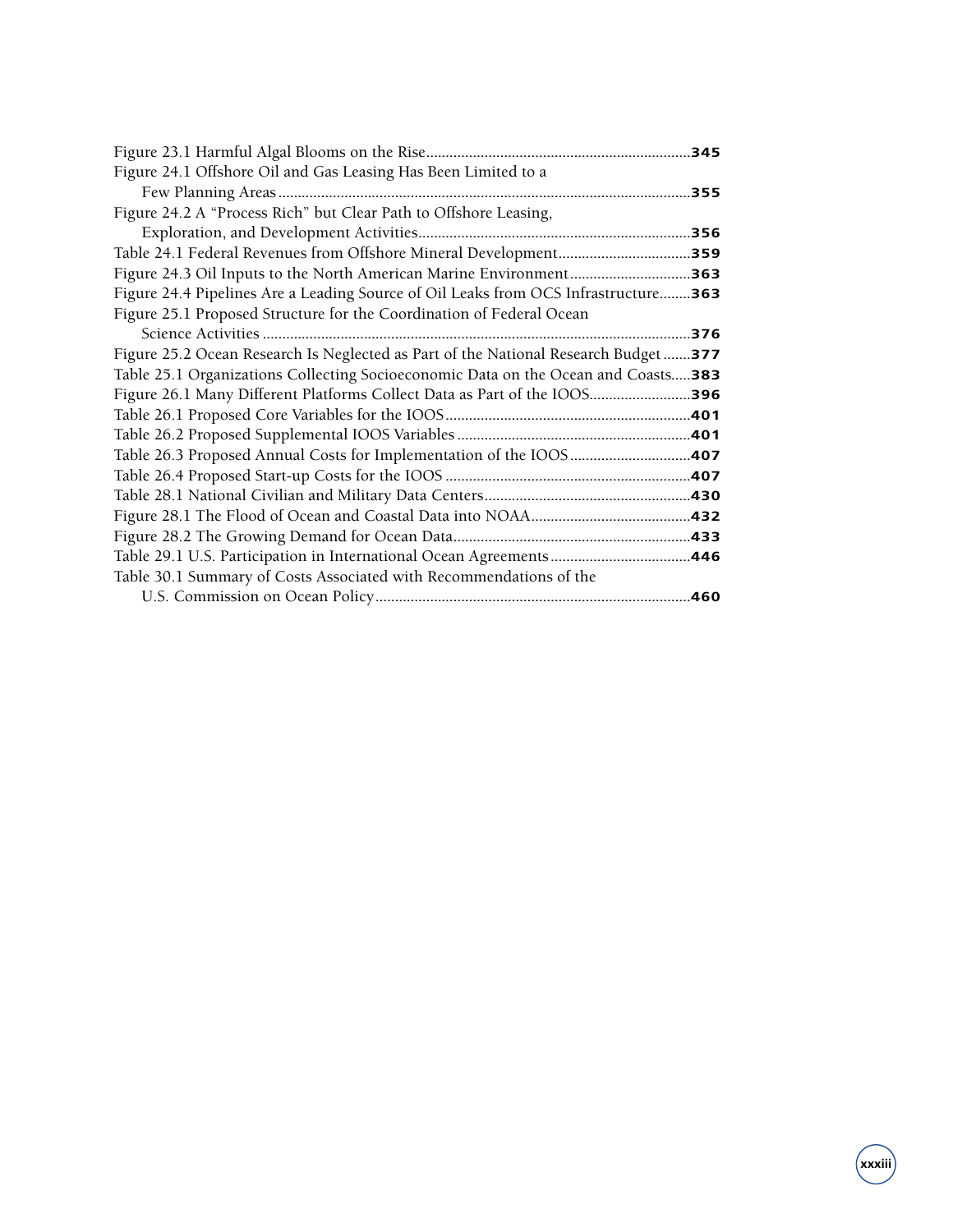# LIST OF BOXES

| Box 5.3 Moving Toward Improved Federal and Stakeholder Coordination               |  |
|-----------------------------------------------------------------------------------|--|
|                                                                                   |  |
| Box 6.1 Swimming through Hoops: Establishing an Offshore Aquaculture Facility 101 |  |
|                                                                                   |  |
| Box 7.1 Improving Ocean and Coastal Management by                                 |  |
|                                                                                   |  |
| Box 7.2 Federal Ocean and Coastal Activities in Agencies other than NOAA 113      |  |
| Box 7.3 Historical Precedent for Presidential Reorganization                      |  |
|                                                                                   |  |
|                                                                                   |  |
|                                                                                   |  |
|                                                                                   |  |
|                                                                                   |  |
|                                                                                   |  |
| Box 8.6 NOAA's National Marine Sanctuaries Program as a                           |  |
|                                                                                   |  |
|                                                                                   |  |
|                                                                                   |  |
|                                                                                   |  |
|                                                                                   |  |
| Box 9.4 Balancing Federal Ocean Activities with State Coastal Management          |  |
|                                                                                   |  |
|                                                                                   |  |
|                                                                                   |  |
| Box 11.1 Examples of Large-scale Coastal Habitat Restoration Efforts174           |  |
| Box 11.2 A Community Habitat Restoration Effort: Friends of Heeia State Park 177  |  |
|                                                                                   |  |
|                                                                                   |  |
|                                                                                   |  |
| Box 13.1 Federal Members of the Interagency Committee for the                     |  |
|                                                                                   |  |
| Box 13.2 Nonfederal Member Organizations of the                                   |  |
|                                                                                   |  |
|                                                                                   |  |
| Box 14.2 The Impact of Farm Nutrients on the Marine Environment 216               |  |
|                                                                                   |  |
|                                                                                   |  |
|                                                                                   |  |
| Box 17.2 Federal Departments and Agencies with                                    |  |
|                                                                                   |  |
|                                                                                   |  |
|                                                                                   |  |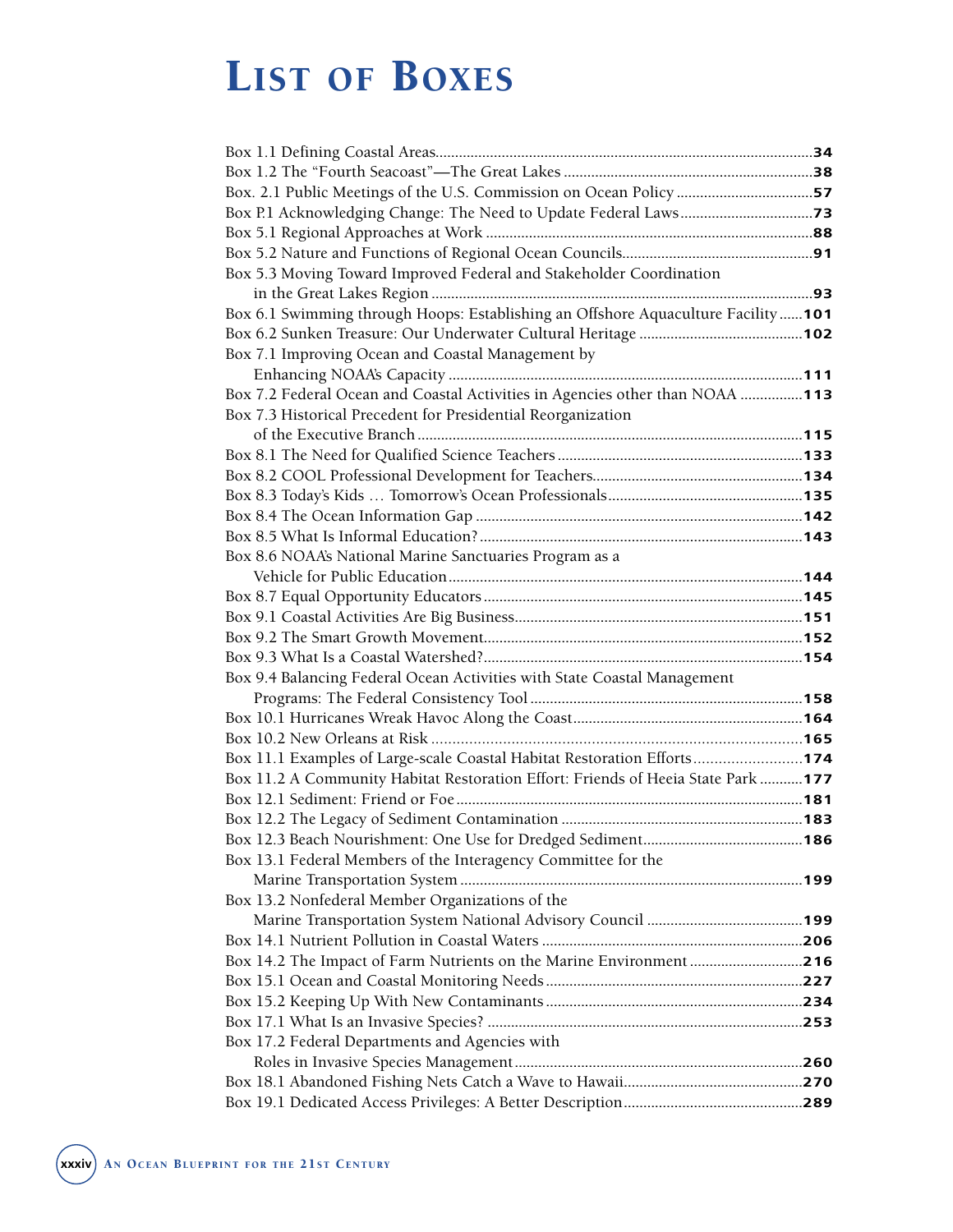| Box 20.1 Making a Case for Ecosystem-based Management: The Steller Sea Lion317     |      |
|------------------------------------------------------------------------------------|------|
|                                                                                    | .341 |
|                                                                                    |      |
| Box 24.2 The Federal Consistency Provision and Offshore Oil and Gas Development362 |      |
|                                                                                    | .367 |
|                                                                                    |      |
| Box 25.2 Primary Federal Agencies that Conduct Science-based Marine Operations389  |      |
| Box 25.3 Selected Ocean and Coastal Reports from the                               |      |
|                                                                                    | 391. |
|                                                                                    |      |
|                                                                                    |      |
|                                                                                    |      |
| Box 26.4 An Investment with Big Returns: The Economic Value of                     |      |
|                                                                                    | .408 |
|                                                                                    | .429 |
| Box 29.1 Selected International Bodies with Ocean-related Responsibilities         | .451 |
| Box 29.2 U.S. Involvement in International Capacity Building Efforts               | .455 |
|                                                                                    |      |